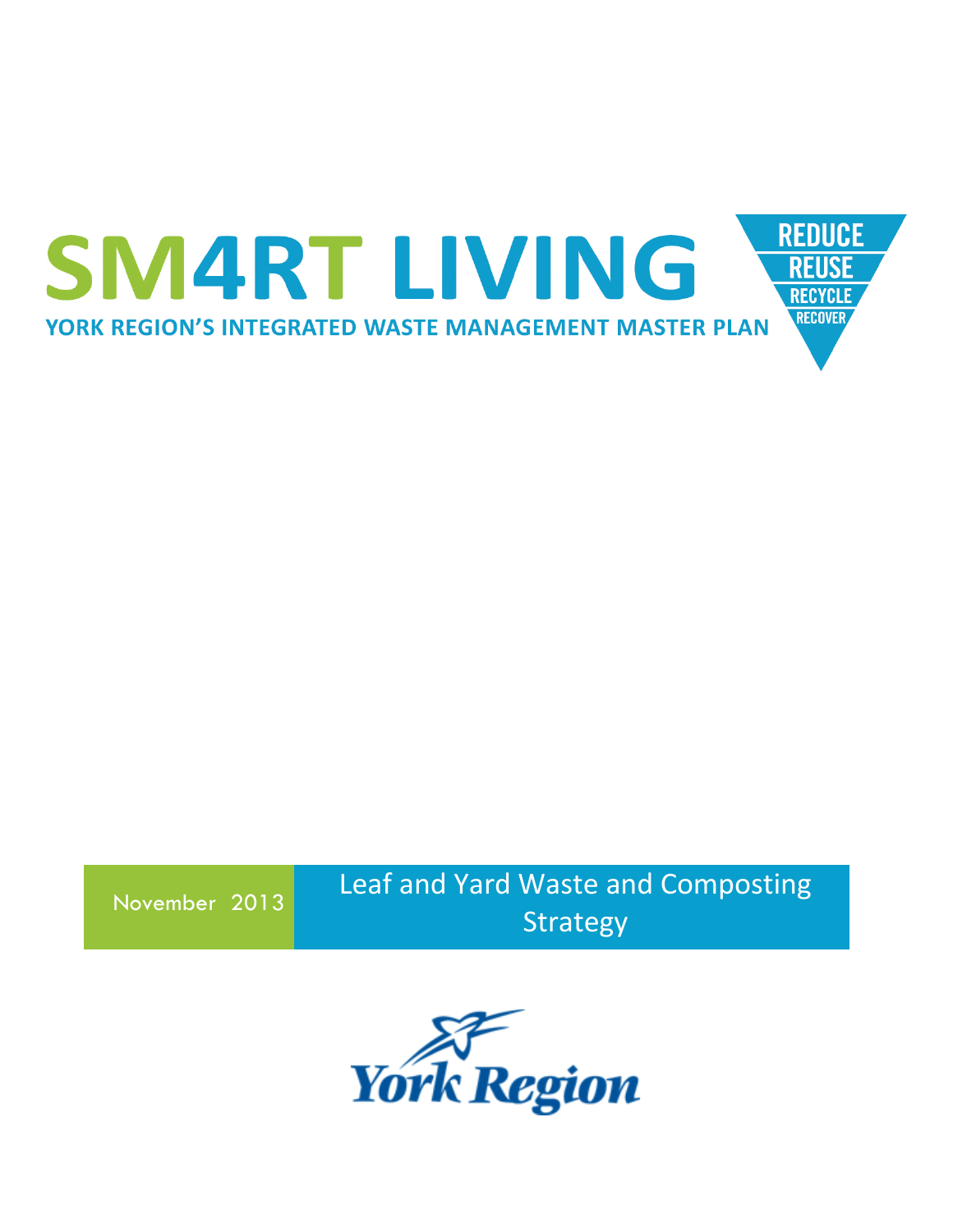

# Leaf and Yard Waste and Composting Strategy

#### **The Regional Municipality of York**

Environmental Services Department 17250 Yonge Street, Newmarket, ON L3Y 6Z1 [www.york.ca](http://www.york.ca/) [www.SM4RTLIVING.ca](http://www.sm4rtliving.ca/)

Accessible formats or communication supports are available upon request Contact: [EnvironmentalServices@york.ca](mailto:EnvironmentalServices@york.ca) or call 905-830-4444 Ext. 73000

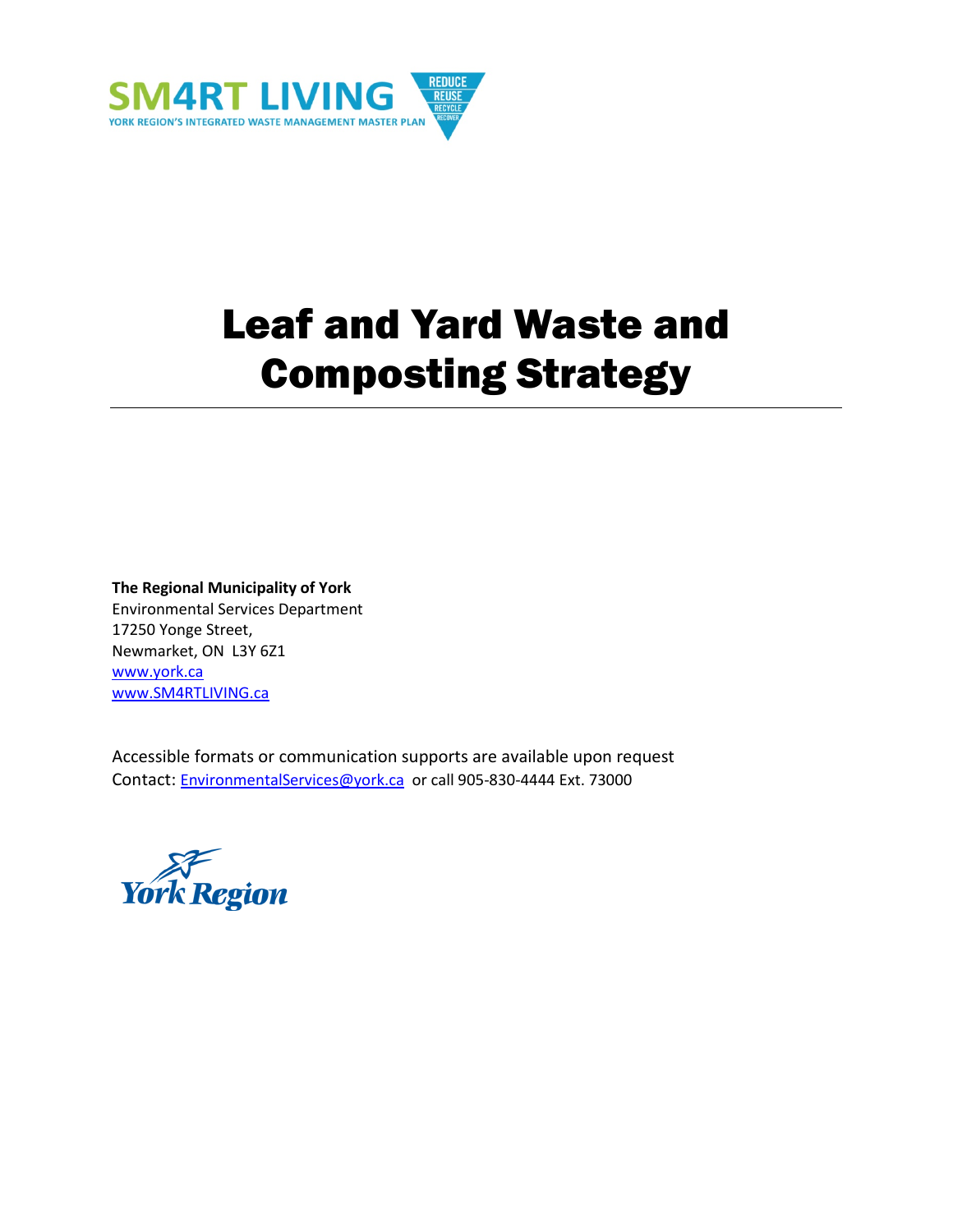

# Contents

| 1.0                                          |  |
|----------------------------------------------|--|
| 2.0                                          |  |
| 2.1<br>2.2<br>2.3                            |  |
| 3.0                                          |  |
| 3.1<br>3.2 <sub>1</sub><br>3.3<br>3.4<br>3.5 |  |
| 4.0                                          |  |
| 4.1<br>4.2                                   |  |
| 5.0                                          |  |

# **List of Tables**

| Table 1. On-site Waste Diversion Through Backyard Composters and Grasscycling 5 |  |
|---------------------------------------------------------------------------------|--|
|                                                                                 |  |
|                                                                                 |  |

# **List of Figures**

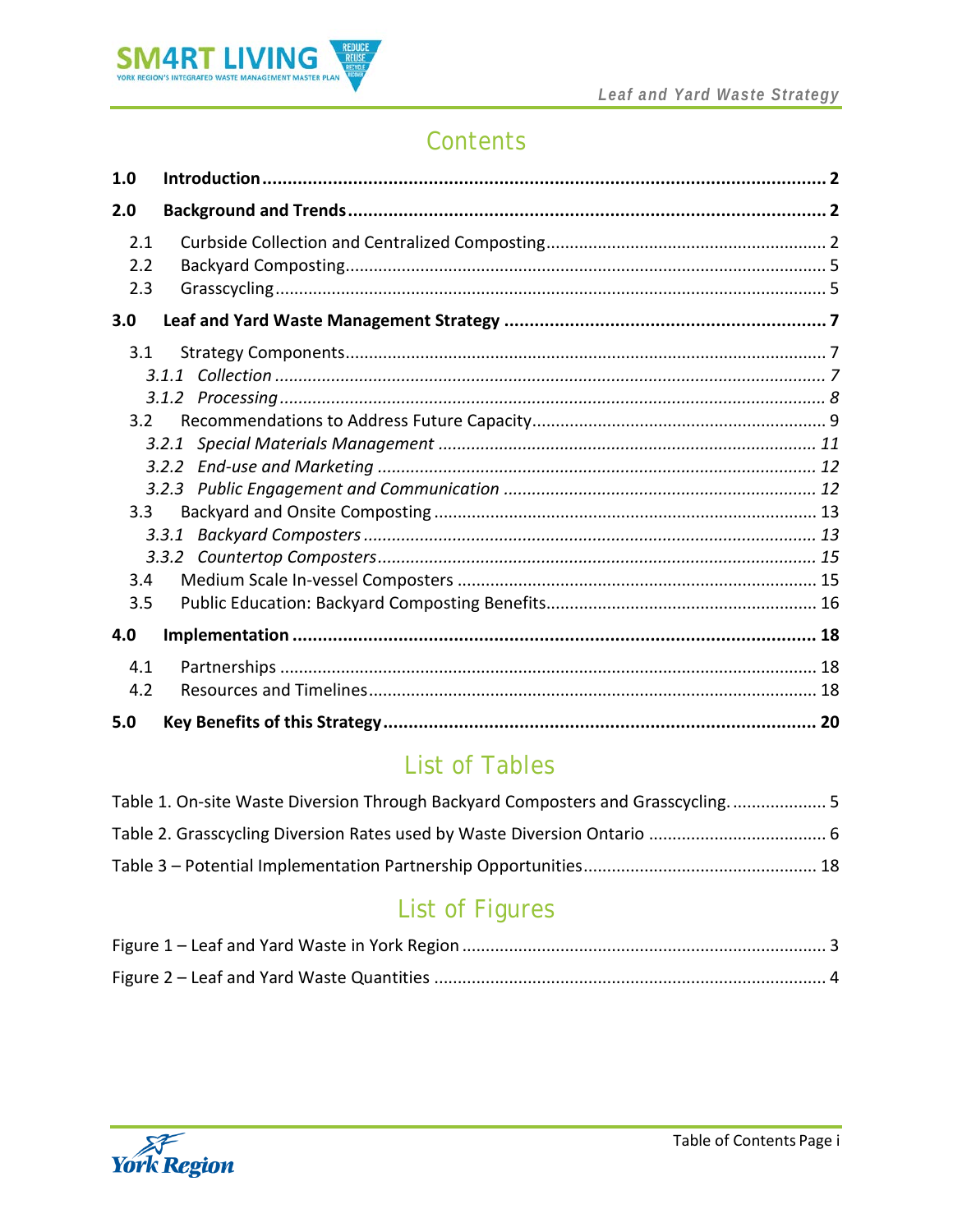

| <b>REDUCE</b>                  | Objectives:<br>The overall objective is to ensure<br>the Region is well prepared and<br>equipped to process and manage<br>additional leaf and yard waste if                                                                                                                                                                                                                                                                                                                                                                                                                                                                               | Targets:<br>Targets for residential leaf and<br>yard waste collection are<br>expected to correspond with the<br>quantity projections presented |
|--------------------------------|-------------------------------------------------------------------------------------------------------------------------------------------------------------------------------------------------------------------------------------------------------------------------------------------------------------------------------------------------------------------------------------------------------------------------------------------------------------------------------------------------------------------------------------------------------------------------------------------------------------------------------------------|------------------------------------------------------------------------------------------------------------------------------------------------|
| <b>REUSE</b><br><b>RECYCLE</b> | required.                                                                                                                                                                                                                                                                                                                                                                                                                                                                                                                                                                                                                                 | (within Strategy).                                                                                                                             |
| <b>RECOVER</b>                 | Benefits:<br>Diversion of materials from landfill disposal contributing roughly 20% to<br>٠<br>York's overall diversion achievements;<br>Compliance with regulatory requirements;<br>Creation of a useful product that returns organic matter and nutrients to<br>٠<br>the earth;<br>Provides a tool to assist with management of the Asian Long Horned Beetle<br>٠<br>quarantine;<br>Builds on existing success and resident enthusiasm for the program;<br>Secures future success by identifying current future needs and options to<br>fulfill those needs; and,<br>Suggests ideas to consider for program optimization and expansion. |                                                                                                                                                |

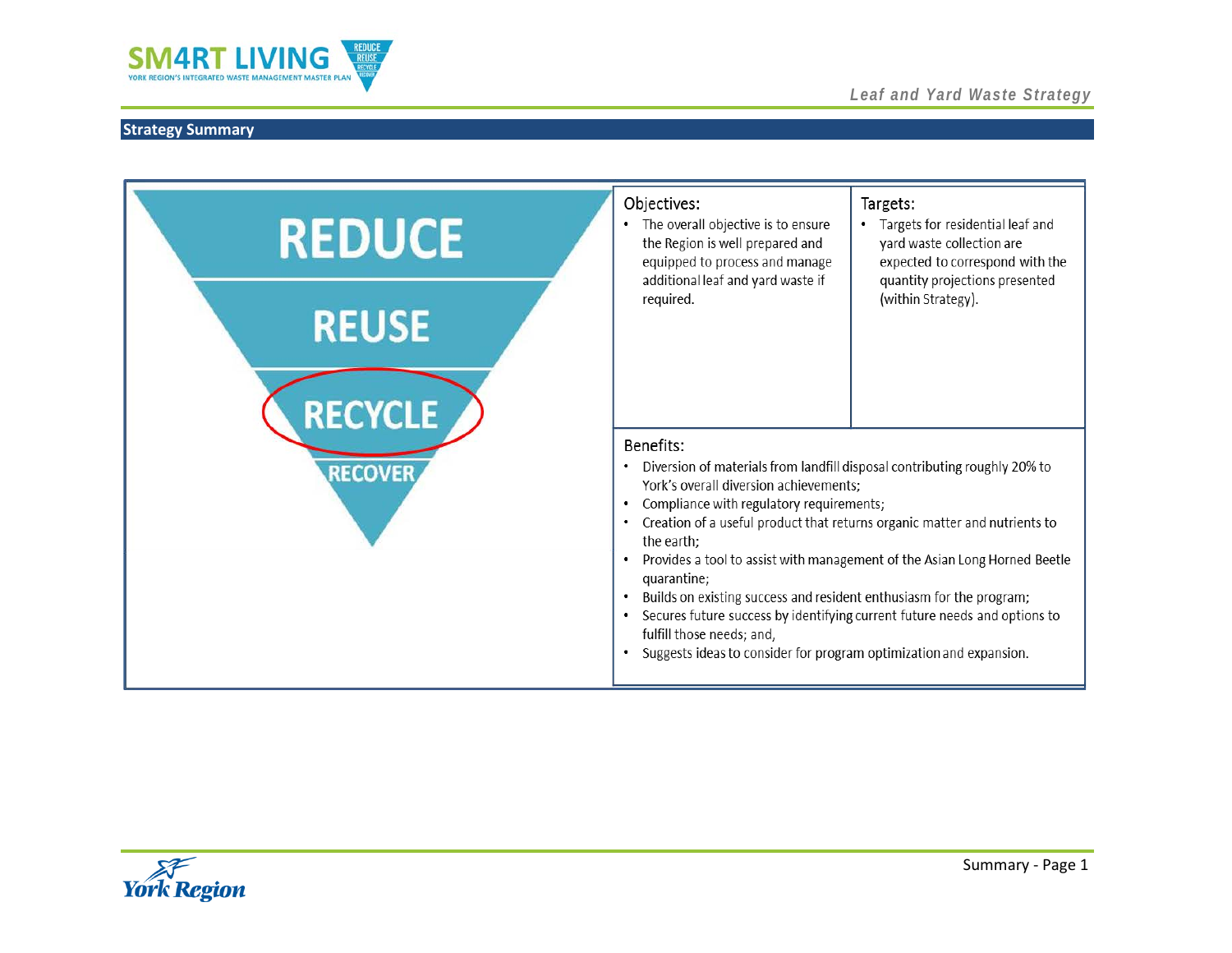

# <span id="page-4-0"></span>**1.0 Introduction**

The leaf and yard waste management strategy is a component of York Region's first Integrated Waste Management Master Plan also known as the SM4RT LIVING Plan. The Plan establishes the planning framework and strategic direction for waste management in York Region for the next 40 years; it builds on the Region's position as a waste management leader, focusing on driving waste reduction and reuse while maximizing recycling and energy recovery from the materials remaining.

The primary objective of this strategy is to ensure York Region is well prepared and equipped to process and manage additional leaf and yard waste if required.

# <span id="page-4-1"></span>**2.0 Background and Trends**

# <span id="page-4-2"></span>**2.1 Curbside Collection and Centralized Composting**

In York Region, leaf and yard waste is collected and processed to produce Compost Quality Alliance (CQA)<sup>[1](#page-4-3)</sup> certified compost. The leaf and yard waste program is an important component of the Region's waste diversion efforts. Compost created from York Region's leaf and yard waste is a beneficial product sold to contractors and residents for use in agriculture, horticulture, landscaping and home gardening.

As one of York Region's earliest diversion initiatives, the leaf and yard waste program is well established and has been strongly embraced by residents. Leaf and yard waste materials collected and processed in York Region include:

- Leaves, branches and twigs
- Flowers and garden plants
- Shrubs, pumpkins
- Grass clippings, sod and weeds

The nine local municipalities provide curbside pick-up for source separated leaf and yard waste through the growing season (April to December). Most of the nine local municipalities offer biweekly leaf and yard waste collection from April to December. Christmas trees are collected in January.

The leaf and yard waste diversion program is familiar to York Region residents. Their participation provides a high-quality feedstock for composting. Leaf and yard waste may only be set-out in kraft paper bags or re-usable open topped containers. Plastic bags are not accepted for use in order to avoid plastic contaminants in the finished compost. Acceptable kraft paper bags are widely available at many retailers throughout the Region.

<span id="page-4-4"></span><span id="page-4-3"></span> $1$  Compost Quality Alliance – a voluntary program of standardized testing and declaration of product attributes with guidelines for appropriate usage.



 $\overline{\phantom{a}}$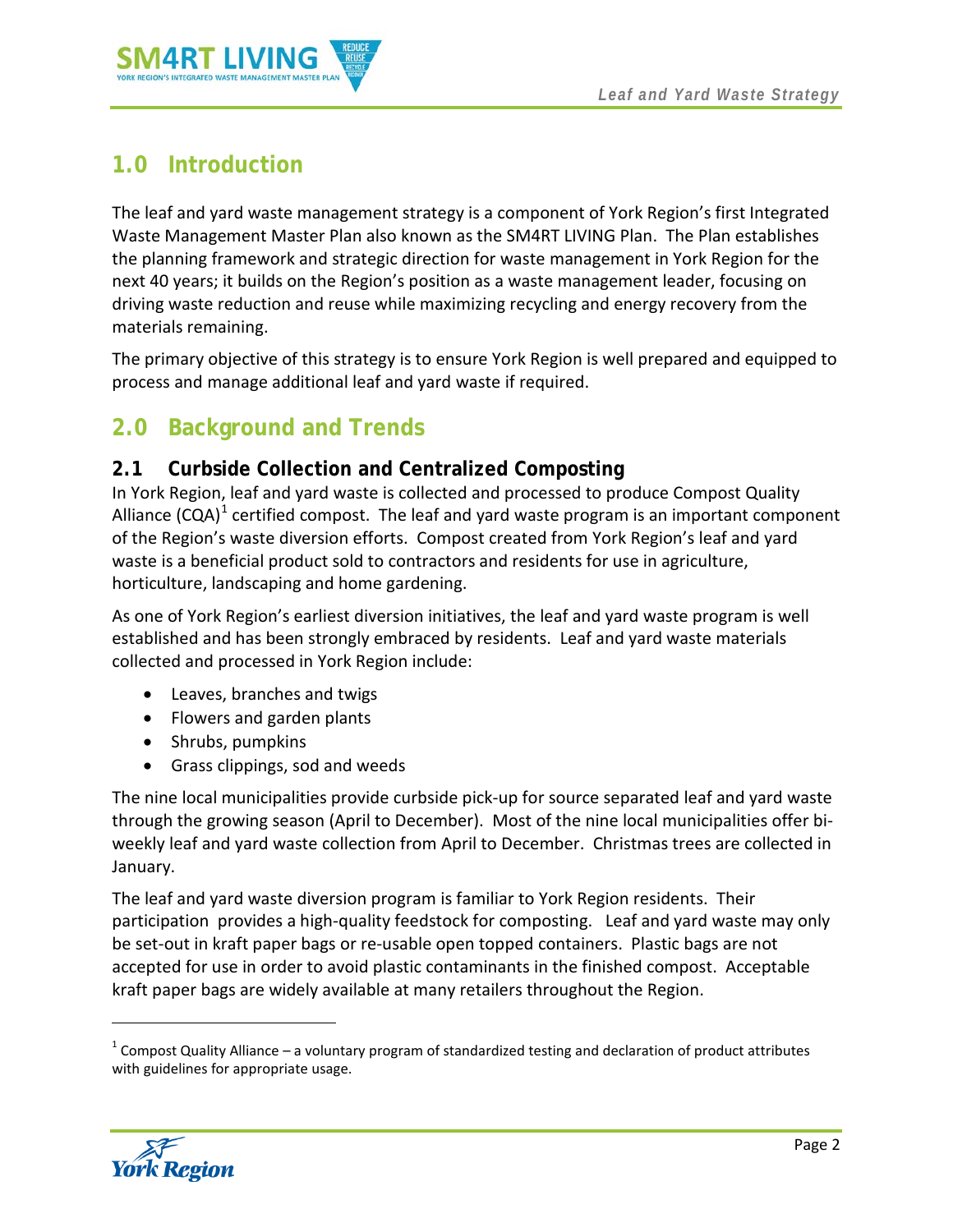

Collection and processing of leaf and yard waste represents a significant segment of waste materials managed by York and contributes substantially to York Region's diversion efforts, as illustrated in [Figure 1.](#page-5-0)

#### <span id="page-5-0"></span>**Figure 1 – Leaf and Yard Waste in York Region**



Future projections of leaf and yard waste quantities are based primarily on the extension of past material generation rates into the future, reflecting growth anticipated for the Region. [Figure 2](#page-6-0) illustrates historical quantities of leaf and yard waste collected, as well as quantities projected within the time-frame of the SM4RT Living Plan. It is expected that by 2031 quantities of leaf and yard waste will increase by 53 per cent to 55,400 tonnes in 2031.

Leaf and yard waste management is a required activity governed by Ontario Regulation 101/94 made under the *Ontario Environmental Protection Act*.

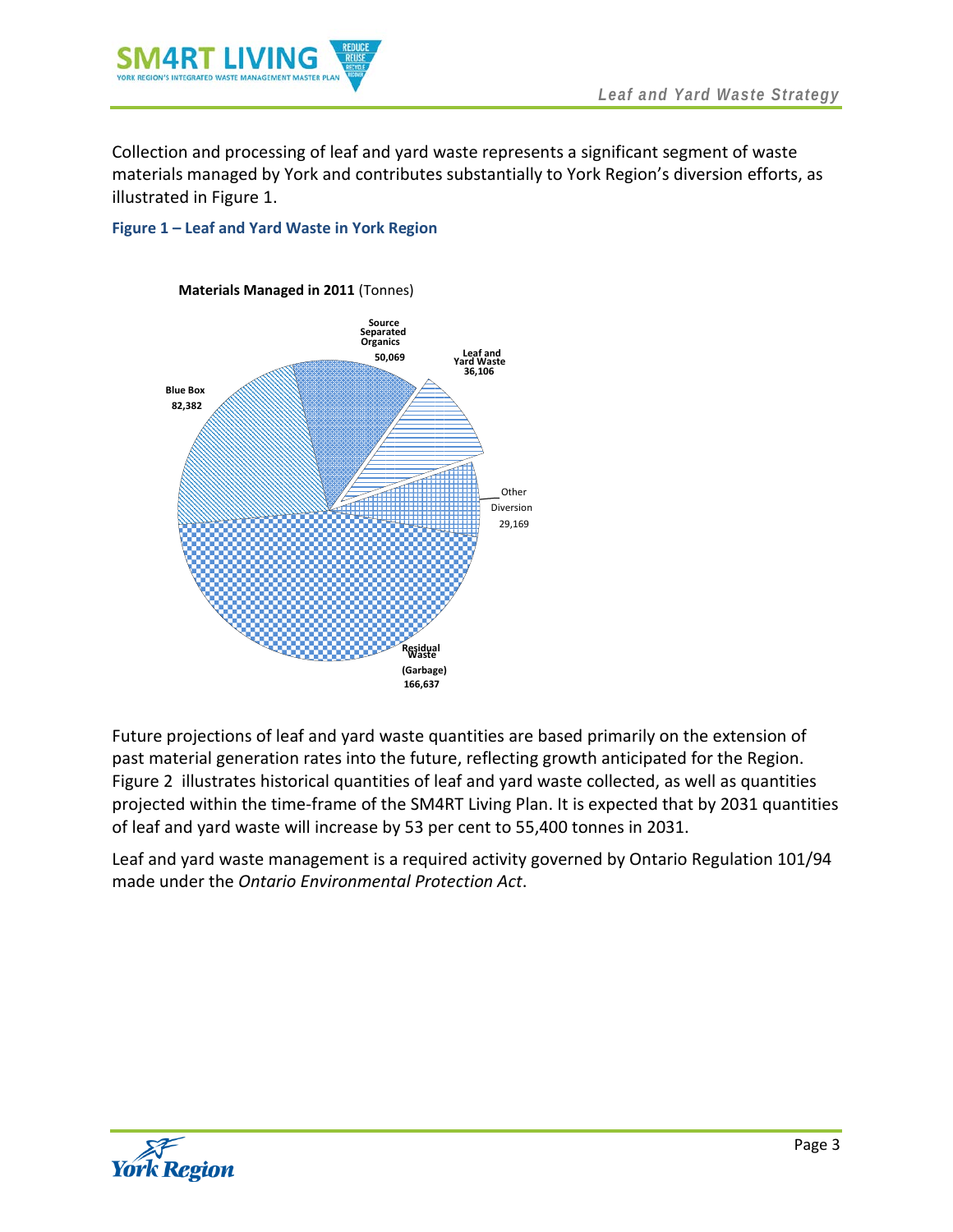



#### <span id="page-6-0"></span>**Figure 2 – Leaf and Yard Waste Quantities**

The Canadian Food Inspection Agency recently announced the eradication of the Asian Longhorned Beetle from Canada and repeal of the previous quarantine measures in the City of Vaughan. Consistent with these program changes, the above projections include the requirement for pre-processing of materials sourced within the Asian Long-horned Beetle quarantine area ending as of 2013.

All leaf and yard waste collected within the Region is sent to a Regionally contracted open windrow composting facility owned and operated by Miller Waste Systems Inc. (Miller). York Region municipalities have been sending leaf and yard waste to Miller's composting facility for more than 20 years. Since 1990, more than 400,000 tonnes of York Region's leaf and yard waste has been diverted from landfill and composted at the Miller facility. Miller sells the compost to contractors and residents for use as an enhancement for soil in gardening, landscaping, horticulture and agriculture.

In addition to diverting waste materials from disposal, leaf and yard waste composting produces lower emissions of greenhouse gases (GHG) in comparison to landfill gas emissions arising from decomposition of leaf and yard waste if landfilled. For example, organic waste generates methane gas as it decomposes. In landfills, the gas is lost as it escapes into the atmosphere as methane (this is 21 times more powerful than carbon dioxide  $-CO<sub>2</sub>$ ). In a study

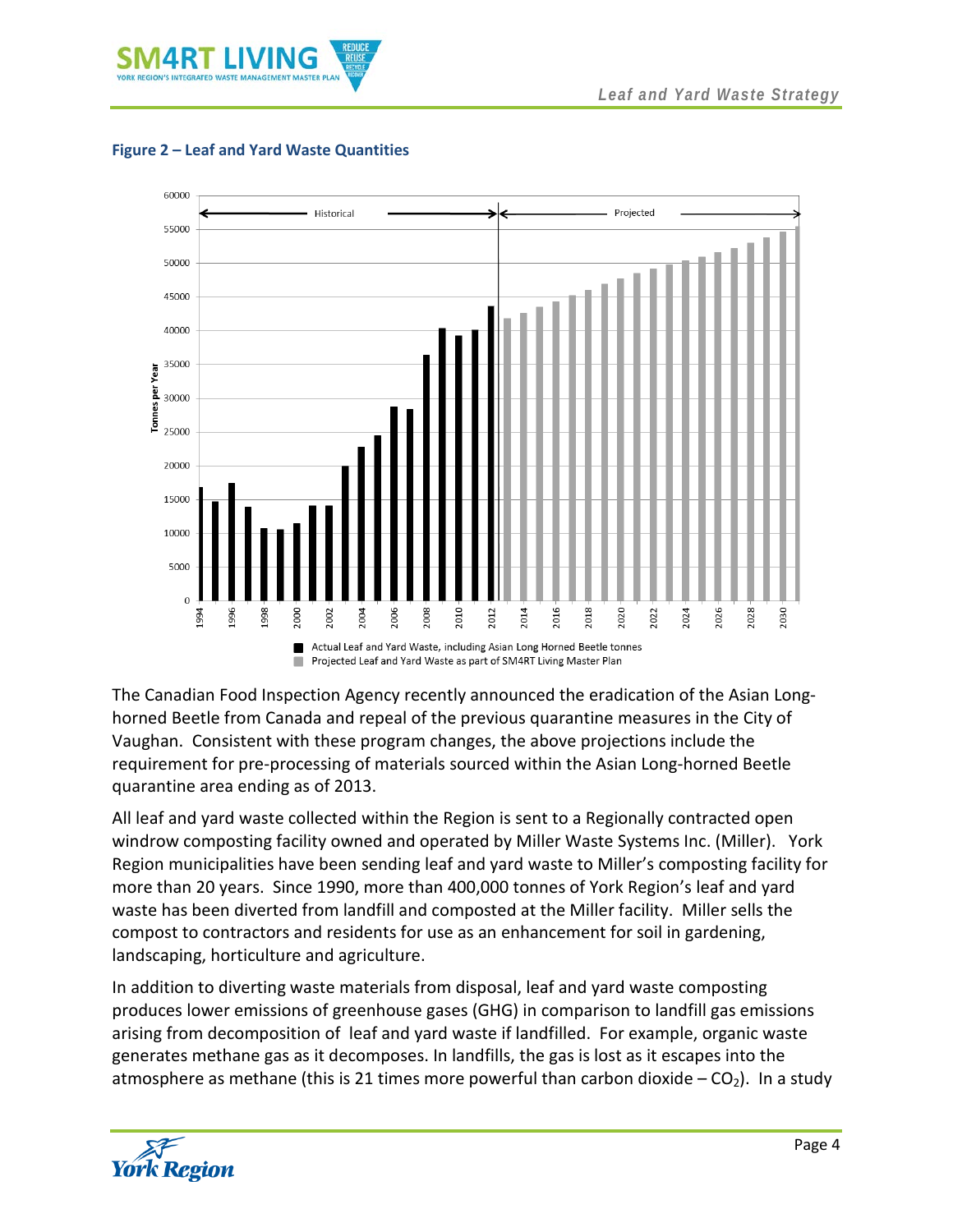

estimating the GHG emissions of 1,000 tonnes of organic waste compared to landfilling, the  $CO<sub>2</sub>$ emissions were much lower for the composting option than a highly engineered landfill (Note: results are qualitative only; actual values will vary depending on local conditions.)<sup>[2](#page-4-4)</sup>

# <span id="page-7-0"></span>**2.2 Backyard Composting**

Historically, one of the most cost-effective options to manage organics onsite involves backyard composters, where residents turn the compost regularly. The benefits of backyard composting include:

- Soil enrichment compost improves soil structure to enhance plant growth
- Water conservation compost helps soil retain moisture, reducing the need for watering
- Waste reduction composting can reduce household waste by as much as 30 per cent
- Prevention of plant disease compost contains natural antibiotics suppressing disease in plants

York Region and local municipalities have subsidized the cost of purchasing backyard composters. In 2010, the Region sold backyard composters for \$10, whereas most municipalities in the Region sold backyard composters (except King and Whitchurch-Stouffville) ranging in cost from free to \$44 each. The number of composters distributed, and an estimate of the amount of waste diverted through these composters and current grasscycling initiatives are shown in [Table 1.](#page-7-3)

| Year | <b>Cumulative # of</b><br>backyard<br>composters in the<br>Region <sup>3</sup> | <b>Estimated</b><br><b>Backyard</b><br><b>Composting</b><br><b>Diversion</b><br>(tonnes) $4$ | <b>Estimated Grass</b><br>cycling Diversion<br>(tonnes) | <b>Total Residential</b><br><b>On-Property</b><br><b>Diversion</b><br>(tonnes) |
|------|--------------------------------------------------------------------------------|----------------------------------------------------------------------------------------------|---------------------------------------------------------|--------------------------------------------------------------------------------|
| 2007 | 73,230                                                                         | 7,323                                                                                        | 1,247                                                   | 8,570                                                                          |
| 2008 | 73,710                                                                         | 7,371                                                                                        | 2,715                                                   | 10,086                                                                         |
| 2009 | 74,360                                                                         | 7,436                                                                                        | 7,737                                                   | 15,173                                                                         |
| 2010 | 74,790                                                                         | 7,479                                                                                        | 6,951                                                   | 14,431                                                                         |
| 2011 | 75,011                                                                         | 7,501                                                                                        | 5,891                                                   | 13,409                                                                         |

#### <span id="page-7-3"></span><span id="page-7-2"></span>**Table 1. On-site Waste Diversion Through Backyard Composters and Grasscycling.**

# <span id="page-7-1"></span>**2.3 Grasscycling**

Grasscycling refers to the practice of encouraging residents to leave grass clippings on the lawn, rather than disposing of it in the leaf and yard waste collection program. Grass clippings are

<span id="page-7-5"></span><span id="page-7-4"></span><sup>4</sup> Estimated that each composter diverts 100kg/year



l

<sup>&</sup>lt;sup>2</sup> Review of Waste Technologies: Solid Waste as a Resource. (2004). Federation of Canadian Municipalities.

<sup>&</sup>lt;sup>3</sup> As reported to Waste Diversion Ontario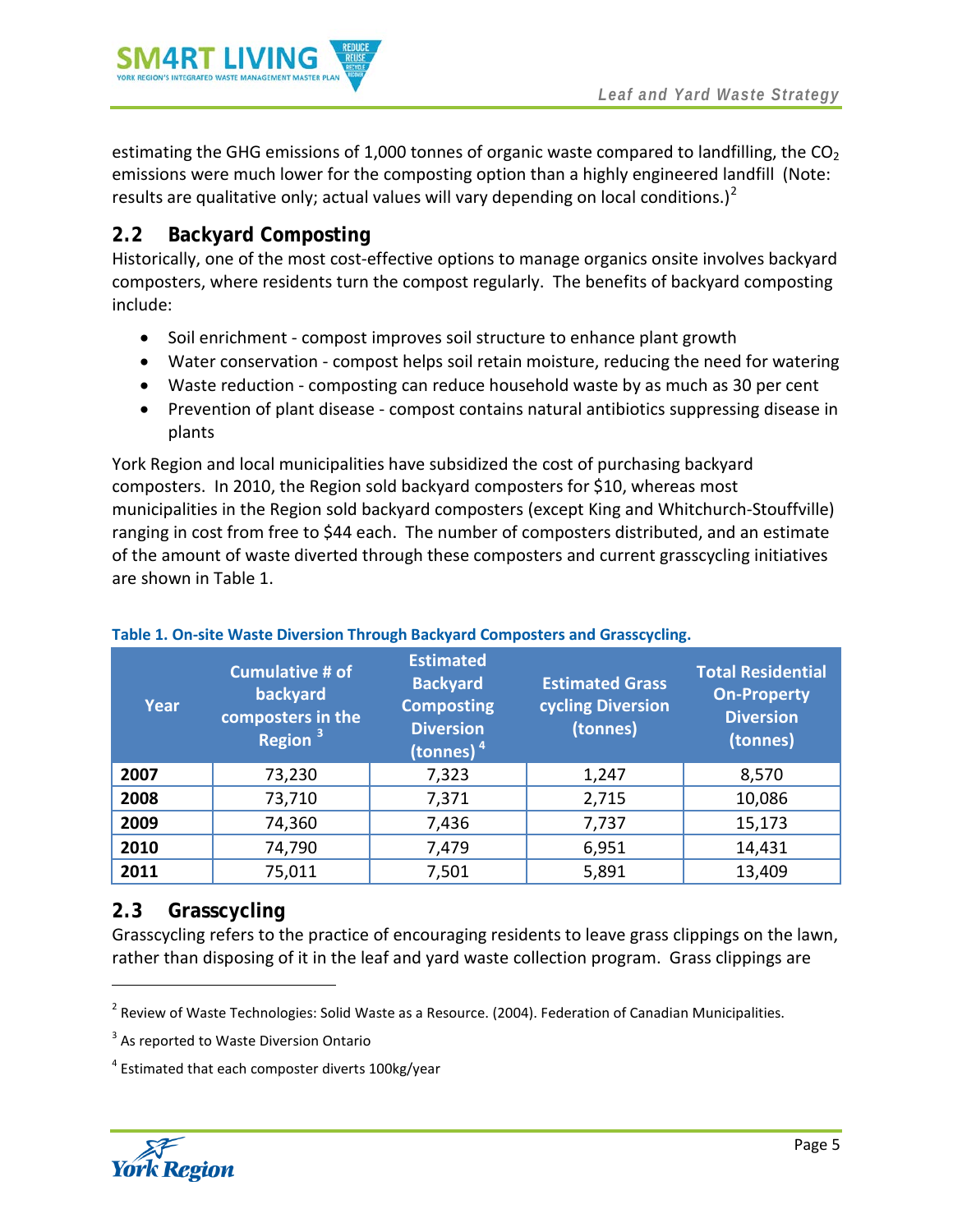

banned from eight of the nine local municipal residential leaf and yard waste collection programs in the Region, with only Vaughan accepting grass clippings at the curb.

According to a Citizen Panel survey completed in 2011, 75 per cent of respondents stated they grasscycle or mulch while mowing the lawn. Twenty-five per cent of respondents who did not grasscycle "did not know" why they were not implementing this practice, suggesting that further education and outreach may effectively convince this group to participate in the practice.

Knowledge barriers and misperceptions about grasscycling are common barriers to those residents not currently practicing backyard composting. Perceptions such as not wanting a messy looking lawn and weed growth are significant barriers that could be addressed through behavioral change strategies. An opportunity exists to increase uptake of these practices through behavioural change initiatives delivered in partnership with community organizations such as horticultural societies[. Table 2](#page-8-0) shows the diversion values (as a percent of the leaf and yard waste stream) which are calculated by Ontario municipalities depending on the municipal grasscycling policies in place:

| <b>Grasscycling Elements</b>                  | <b>Diversion</b>                           |
|-----------------------------------------------|--------------------------------------------|
| Promotion and education only                  | Two per cent of leaf and yard waste stream |
| Promotion and education                       | 10 per cent of leaf and yard waste stream  |
| Ban on grass clippings in leaf and yard waste |                                            |
| pick-up                                       |                                            |
| Promotion and education                       | 15 per cent of leaf and yard waste stream  |
| Ban on grass clippings in leaf and yard waste |                                            |
| pick-up                                       |                                            |
| Ban on grass clippings in residual waste      |                                            |
| Promotion and education                       | 20 per cent of leaf and yard waste stream  |
| Ban on grass clippings in leaf and yard waste |                                            |
| pick-up                                       |                                            |
| Ban on grass clippings in residual waste      |                                            |
| Three-container limit or lower for residual   |                                            |
| waste, plus user pay                          |                                            |

#### <span id="page-8-0"></span>**Table 2. Grasscycling Diversion Rates used in Waste Diversion Ontario**

When combined with effective public education and promotion of backyard composting benefits, harmonization of pricing for composters and grasscycling policies across the Region may contribute to adoption of backyard composting as a routine household practice by more residents.

Waste Diversion Ontario's standard practice to account for the effects of backyard composting is to assume a diversion rate of 100 kg/composter/year. The validity of this quantity needs to

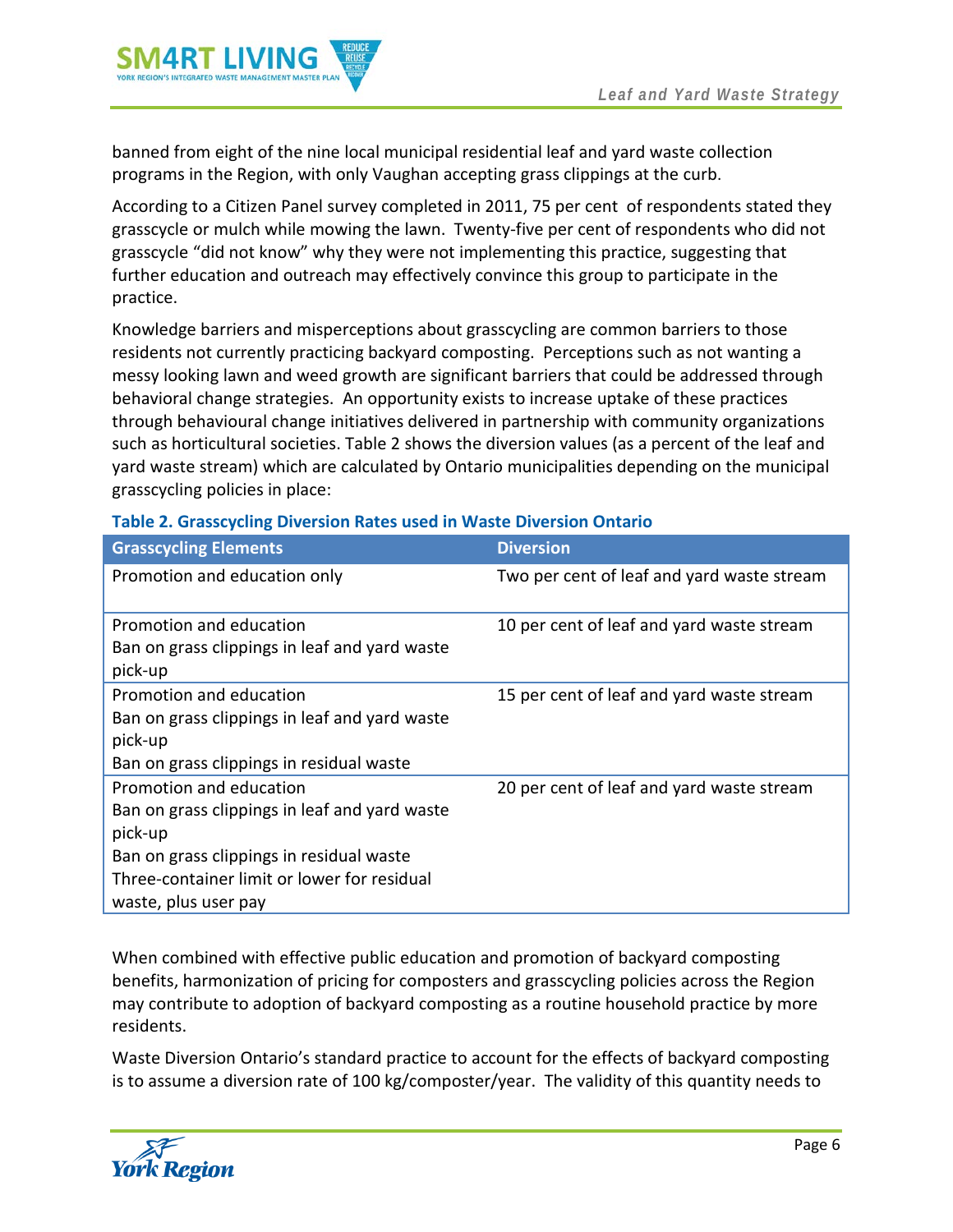

be reassessed. Recent research in western Canada has suggested the amount of material diverted in residences practicing backyard composting may be considerably greater than 100 kg/year per household. In a study of 16 households (54 residents) conducted on the North Shore of Vancouver in 2008 and 2010<sup>[5](#page-7-4)</sup>, the quantity of organics diverted to a backyard composter was estimated at 362 kg/year per household. While this small study may not be directly applicable to a large, diverse community such as York Region, the results suggest there is a rationale for the Region to implement a similar study to better estimate the amount of organics attributed to local backyard composters.

# <span id="page-9-0"></span>**3.0 Leaf and Yard Waste Management Strategy**

Leaf and yard waste is produced from activities such as gardening, landscaping, horticulture and agriculture. Leaf and yard waste is created throughout the Region at single-family residences, multi-unit residential complexes, commercial and institutional complexes and parks.

The leaf and yard waste program is the oldest formal diversion program in York Region and annually contributes to nearly 18 per cent of York Region's total diversion achievements. This successful program is very well known and well-received by residents.

The direction for leaf and yard waste management outlined in this report is focused primarily on accommodating anticipated growth within the Region and addressing currently identified gaps and needs to continue the success of this program. In addition, options for potential optimization of the program are raised for consideration.

# <span id="page-9-1"></span>**3.1 Strategy Components**

### <span id="page-9-2"></span>*3.1.1 Collection*

#### *Residential Source Materials*

Capture of residential leaf and yard waste in York Region is accomplished primarily through curbside collection programs for single-family dwellings. The existing curbside collection program works well and meets the needs of each community. Local municipalities operate and administer the curbside collection programs with ongoing performance reviews and adjustments to meet growth needs of each local municipality.

Approximately 90 per cent of leaf and yard materials managed are collected at the curbside in York Region. In York Region, leaf and yard wastes are accepted for drop-off at the Georgina Transfer Station and at Miller's Composting facility on Bloomington Road in Richmond Hill. A



<span id="page-9-3"></span> $\overline{\phantom{a}}$ 

<sup>&</sup>lt;sup>5</sup> <http://www.biocycle.net/2011/10/value-and-benefits-of-backyard-composting/>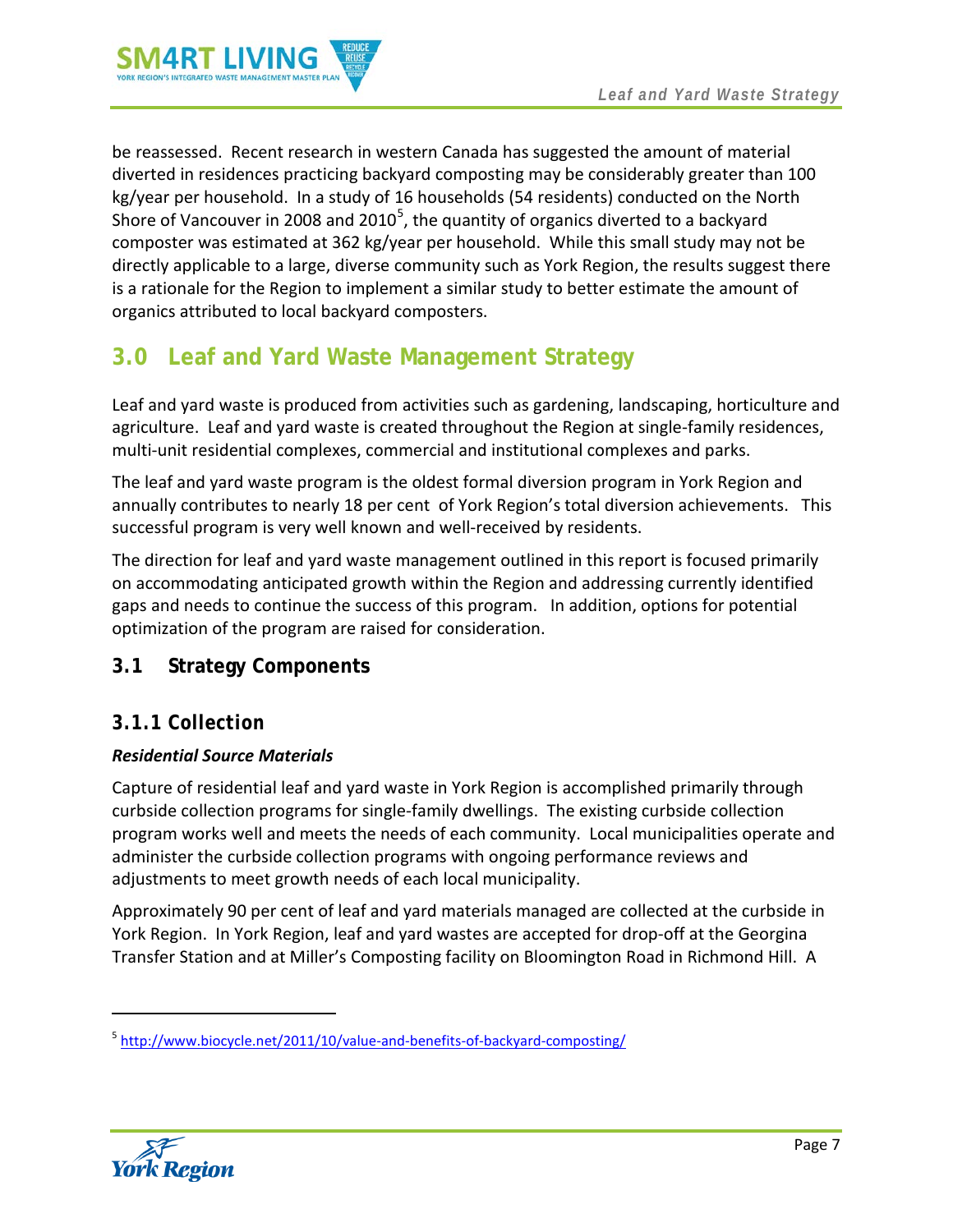

similar relative proportion of curbside versus depot capture exists in surrounding GTA municipalities.

When conducted properly, backyard or on-property composting provides an alternative to collection and processing for management of a portion of residential leaf and yard wastes. Backyard or on-property composting of leaf and yard waste provides similar diversion and environmental benefits, while avoiding costs for collection and processing.

No changes to the existing programs for capture of residential leaf and yard waste materials are deemed necessary under this strategy. The Community Environmental Centres strategy recommends consideration of adding leaf and yard waste collection as this is a best practice elsewhere in the GTA. Should that program change be made, implications to this strategy will need to be considered as well.

It is recommended that ongoing commitments to support existing residential leaf and yard waste composting programs be continued including:

- Routine collection service performance reviews
- Collection program expansions and efficiency optimizations to address growth
- Public education and promotion to encourage continued participation in the program

#### *Industrial, Commercial & Institutional Source Materials*

Leaf and yard waste materials from locations other than single family dwellings (i.e. multi-unit residential complexes, commercial and institutional complexes, parks, golf courses, sports fields and farms) are not generally captured in York Region's waste management system. Materials from these sources are handled by maintenance/landscaping contractors or other service providers and, as such, are considered as industrial, commercial and institutional (IC&I) materials. The quantities of potential IC&I source leaf and yard wastes are not known. It is important to note that leaf and yard waste is not identified as a required source separation material for the IC&I sector by Ontario Regulation 103/94 made under the *Ontario Environmental Protection Act.* 

Currently in York Region, IC&I wastes are predominantly managed by private sector haulers and waste management companies outside the Regional system. For the purpose of this strategy, it is assumed that the focus will continue to be managing of residential leaf and yard waste. Should a decision be made to move toward incorporating IC&I source materials into the leaf and yard waste program, adjustment of this strategy would be required to quantify the potential additional materials to be managed and determine the preferred approach to collection and processing of IC&I-sourced leaf and yard waste.

### <span id="page-10-0"></span>*3.1.2 Processing*

A key element of success for the leaf and yard waste program relies on processing of leaf and yard waste materials received into a useful product, thereby achieving diversion from landfill. All leaf and yard waste collected within the Region is currently being sent to Miller Waste's Bloomington Road facility where it is processed into compost using an open windrow system.

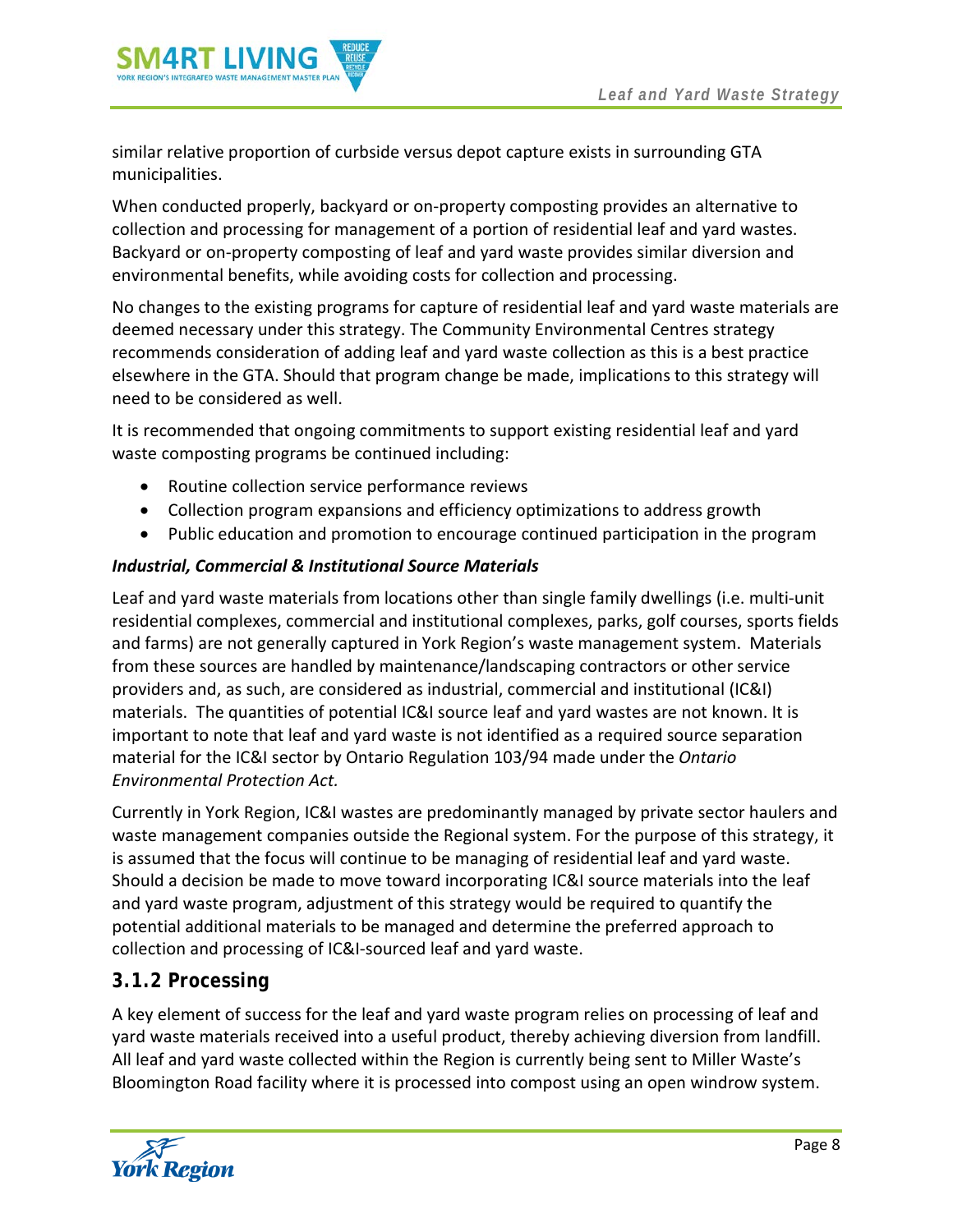

Options for processing leaf and yard waste consist primarily of different composting approaches, which can be generally grouped into two categories: a) open systems and b) enclosed systems. While there are differences between these two categories in terms of the facilities, infrastructure and operational requirements; the core process (i.e. microbial degradation) and end-products (i.e. biologically stable, nutrient rich compost) are the same for both categories.

Aerated windrows (i.e. open system) are the most frequently applied approach to composting leaf and yard waste in Ontario. Aerated windrow composting of leaf and yard waste is costeffective and is acceptable under Ontario's regulations, subject to compliance with siting, design, operation and environmental management requirements.

Common to all processing options, key factors impacting heavily on the success of leaf and yard waste composting include:

- Proper management of the site and operations to control potential odours and other environmental impacts
- Effective and correct resident participation to provide high-quality leaf and yard materials as feedstock, minimizing potential for contaminants in the final compost product and creation of processing residual waste
- Careful, expert and efficient operation of the site and processing operations to achieve the high-quality standards for the certified compost product

In November 2013, Council authorized staff to negotiate the terms of an agreement between York Region and Miller Waste Systems for long term yard waste processing at the Bloomington facility. In May 2014, staff reported back on recommendations for a ten year contract with Miller Waste.

Overlying the historic and projected leaf and yard waste quantities, it is expected that by 2031, quantities of leaf and yard waste will increase by 27 per cent from 43,500 in 2012 to 55,400 tonnes in 2031.

# <span id="page-11-0"></span>**3.2 Recommendations to Address Future Capacity**

It is recommended that York proceed in 2014 to initiate steps necessary to secure under contract, the leaf and yard waste processing capacity necessary to meet the needs identified in Figure 2 over the long term.

The following are alternatives to consider in moving forward to secure future leaf and yard waste processing capacity needed :

i) Determine if sufficient existing leaf and yard waste processing capacity in Ontario can be made available to the Region over the long term.

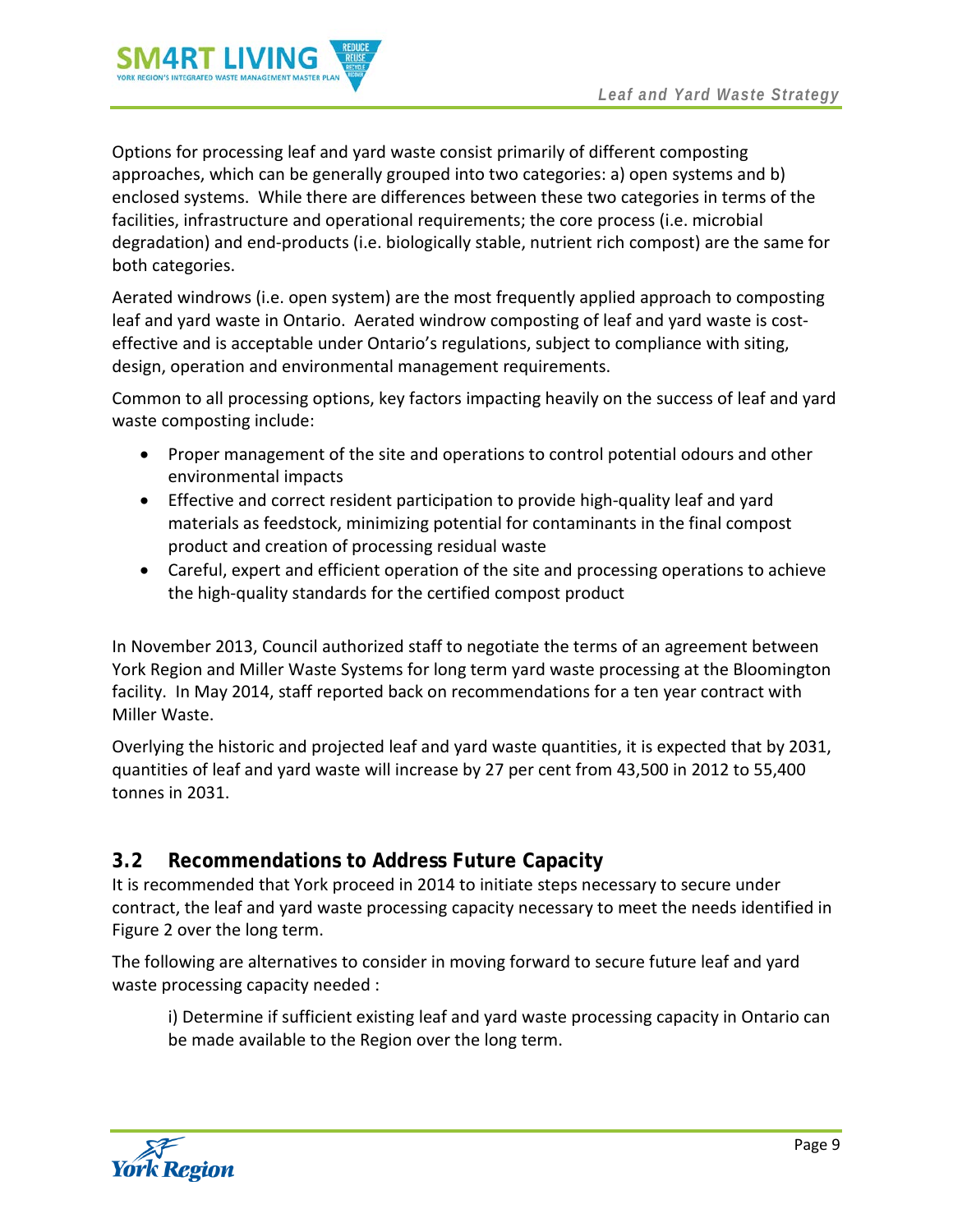

ii) Based on positive results from (i), solicit proposals from private sector contractors to provide leaf and yard waste processing and end-product marketing services for the time frames and capacities identified in Figure 2.

iii) Based on negative results from (i), negotiate contract options with Miller Waste Systems to provide a long term direct haul and local yard waste processing option to the Region for the time frames and capacities identified on Figure 2.

Private sector contractors for leaf and yard waste processing, such as Miller and others provide an important and valuable service to many Ontario municipalities. Given the length of time required to site and build a Regional yard waste processing facility, contracting with external service providers may be the most viable option for the Region to secure additional leaf and yard waste processing serviced required for the long term. Contracting provides a method to assign risk to the contractor, however that carries with it a corresponding reduction in the ability of the customer to exert control, should the need arise. It should also be recognized that some elements of risk exposure remain, regardless of the contracting arrangements. Regardless of public or private ownership/operation, proper operation and management of a leaf and yard waste facility to control odours and other potential impacts must be a priority.

In August 2013, the Region investigated the market availability of leaf and yard waste processing capacity for a minimum of 50,000 tonnes per year. The study concluded market capacity is limited. In addition to the Miller Waste Systems facility, only five facilities in Ontario have capacity currently available to manage up to 50,000 tonnes of leaf and yard waste from York Region. These five facilities are located outside of York Region.

In November 2013, Council authorized staff to open negotiations with Miller Waste Systems for a new contract to provide increased processing tonnage at the Bloomington Road facility. In May 2014, Council authorized a ten year contract with Miller Waste Systems to provide yard waste composting services.

Opening the contract for further negotiation also allowed staff to require installation of Paradigm scale software. Having consistent software at all waste management facilities allows staff and Miller Waste Systems to consistently and accurately track yard waste tonnage over time.

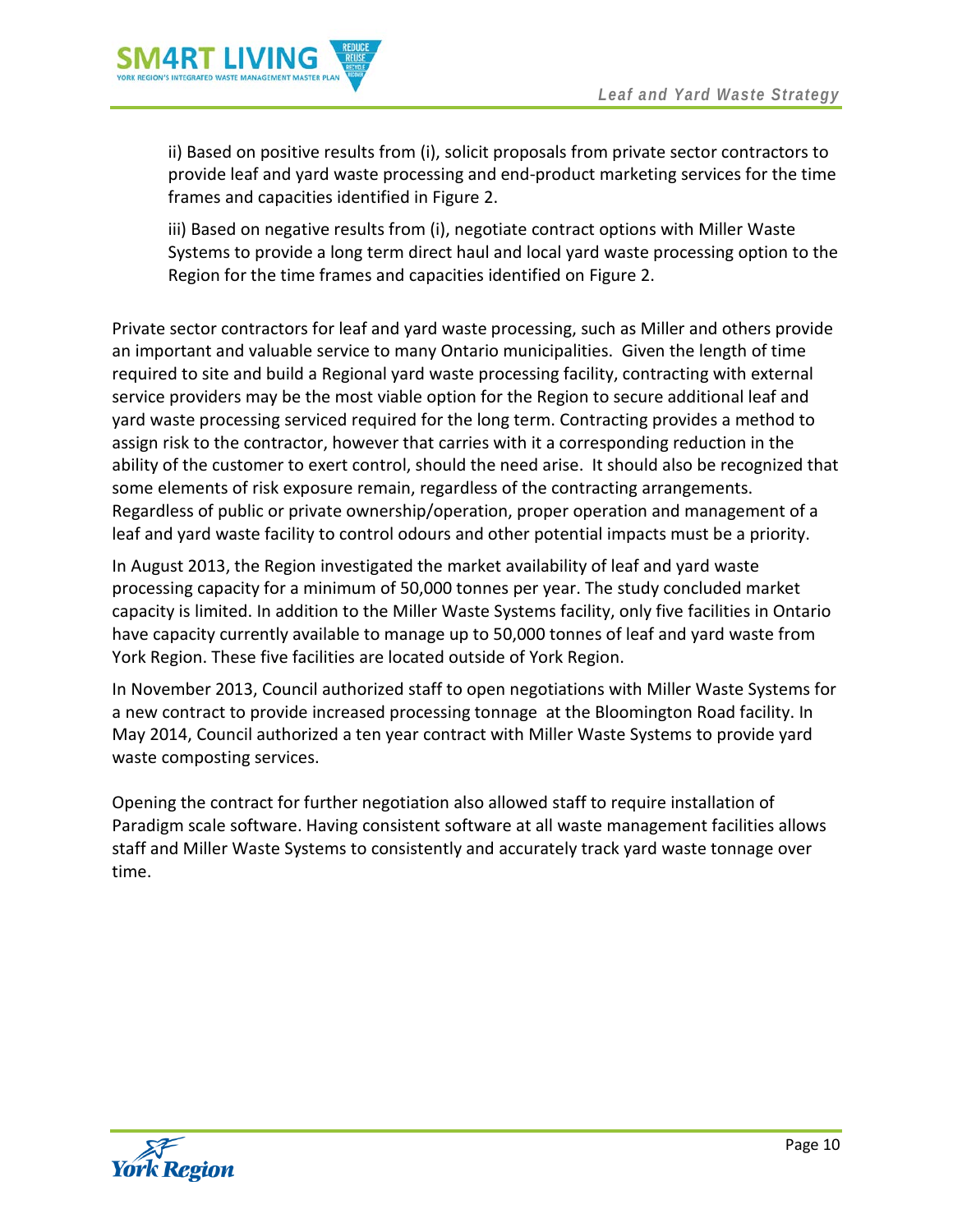

# <span id="page-13-0"></span>*3.2.1 Special Materials Management*



In 2004, the Asian Long-horned Beetle infestation control area was established encompassing the City of Vaughan as well as a portion of northern Toronto. Restrictions were in place prohibiting fallen or pruned branches, any woody material or trees from being removed from this quarantine area, without first being processed to prevent the spread of the Asian Long-horned Beetle.

Over the past years, York Region has been the unfortunate host of two different types of forest infestations (Asian Long-Horned Beetle and Emerald Ash Borer) that have impacted leaf and yard waste collection and process systems.

#### **Asian Long-horned Beetle**

In February 2004, the Canadian Food Inspection Agency issued an order under the *Plant Protection Act* to control the spread of the Asian Long-horned Beetle. The control order restricted the movement of nursery stock, trees, leaves, logs, lumber, wood, wood chips or bark chips from broad-leaf deciduous trees outside of the regulated area prior to being processed to approved specifications. During the period the control order was in effect, leaf and yard waste collected within the regulated area was directed to this site for processing prior to composting.

In 2010 approximately 7,200 tonnes, or 20 per cent of York Region's total leaf and yard waste, was processed at the Region's Asian Long-horned Beetle site (8000 Dufferin Street in Vaughan). Once processed, the materials were deemed suitable for composting.

The duration of the control order requirement to process woody wastes from the quarantine area is dependent on the success of eliminating the infestation. Since there has not been a siting of the Asian Long Horned Beetle in the defined area since 2007, the Canadian Food Inspection Agency recently declared the Asian Long Horned Beetle eradicated and has authorized lifting of the quarantine. Quarantined areas still exist in the City of Toronto, City of Brampton and City of Mississauga.

#### **Emerald Ash Borer**

Emerald Ash Borer (EAB) (*Agrilus planipennis*) is now widespread across southern Ontario, including York Region. The larvae feed on the inner bark of all species of ash trees, disrupting the tree's ability to transport water and nutrients resulting in mortality.

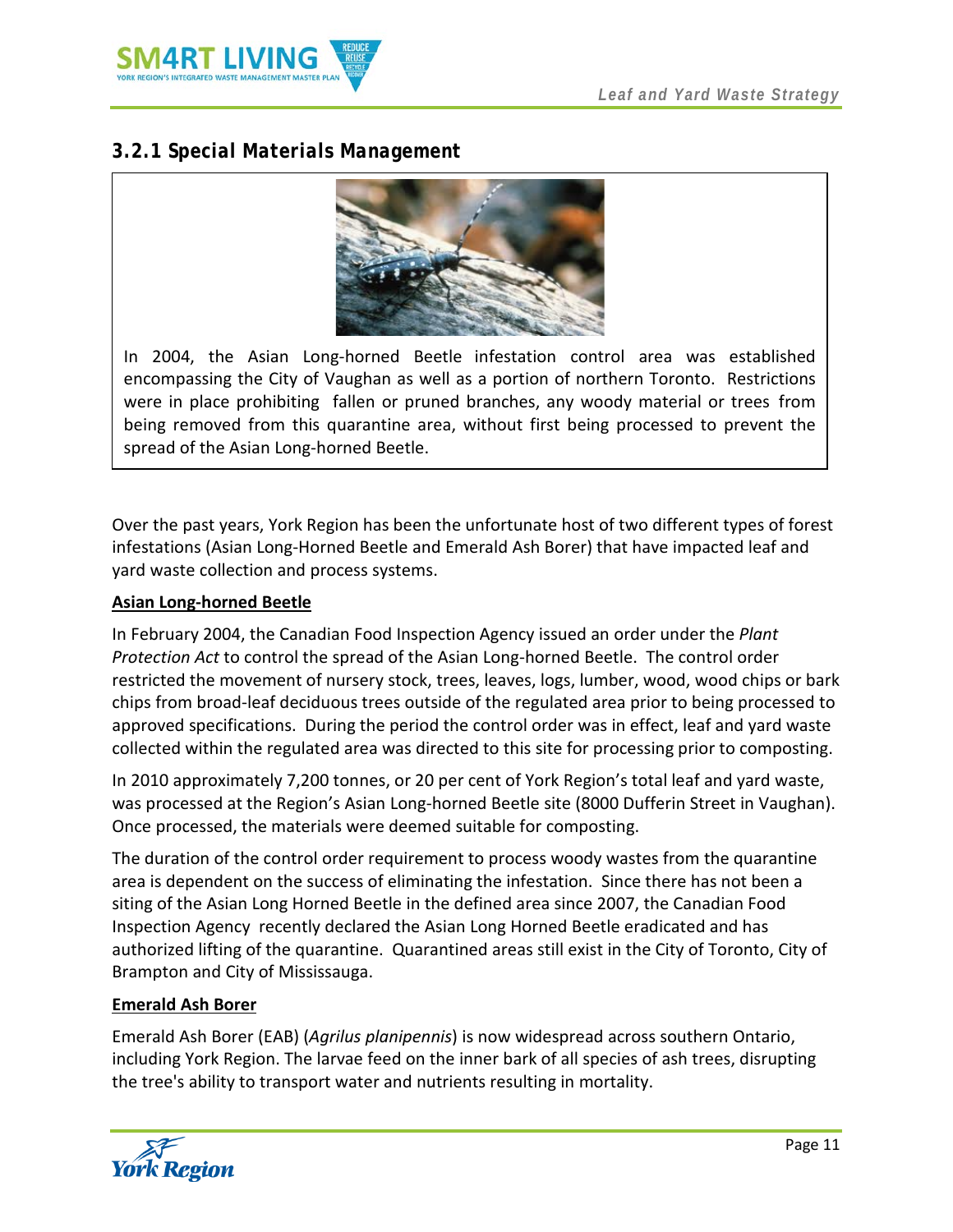

Although of significant impact overall to the Region, the quantity of Emerald Ash Borer waste anticipated to be managed through the Region's and local municipalities waste management programs is expected to be minimal (the majority will be managed through forestry departments and by private contractors). However, there is still an anticipated quantity that needs to be planned for management at the curb. Currently, the Region is projecting the need to manage a maximum of 1,400 tonnes of Emerald Ash Borer material in 2014. The estmated maximum expected during peak die-off period would be 4,000 tonnes/year, with all the material going curbside (which is extremely unlikely).

# <span id="page-14-0"></span>*3.2.2 End-use and Marketing*

Leaf and yard waste is better viewed as a valuable resource to be recovered and used, like many of the materials our society defines as "waste." Good quality leaf and yard waste provides an ideal feedstock for the production of compost. Compost is a nutrient rich soil enhancer used by gardeners, landscapers and farmers. Use of compost produced from leaf and yard waste returns organic matter to the earth to assist with growing flowers, vegetables, shrubs, trees and other horticultural and agricultural products.

Under the current leaf and yard waste composting arrangement, Miller sells the certified compost they produce from York Region's leaf and yard waste. The compost is certified through the Compost Quality Alliance established through the Compost Council of Canada. The Alliance ensures that all compost producers are using standardized testing methodologies and uniform operating protocols to improve customer confidence in compost selection and utilization. Currently, approximately 80 per cent of the finished compost is sold to local commercial contractors and the remaining 20 per cent is sold to residential retail customers for use in agriculture, horticulture, landscaping and home gardening. Miller Waste currently sells the compost to residents in plastic bags (1 cubic foot) for \$3.99/bag or as bulk material at \$20.00 per cubic yard.

Under the alternatives identified in Section [3.1.2](#page-10-0) to secure additional leaf and yard waste processing capacity, marketing of the compost product is an important consideration to be incorporated into any one of the alternatives being considered and is also an important performance metric.

# <span id="page-14-1"></span>*3.2.3 Public Engagement and Communication*

The leaf and yard waste program is very well known among residents, who are very supportive, contributing to the success of this program. Continuation of the key elements supporting this success is the primary strategic focus for future public engagement and communications regarding the leaf and yard waste program.

York Region and the local municipalities all promote their diversion programs - including leaf and yard waste - using a variety of approaches, reflecting the diverse nature of the Region's communities. These investments in promotion and education have been recognized through various industry awards and are also directly reflected by the degree of resident participation driving the impressive diversion rate achievements.

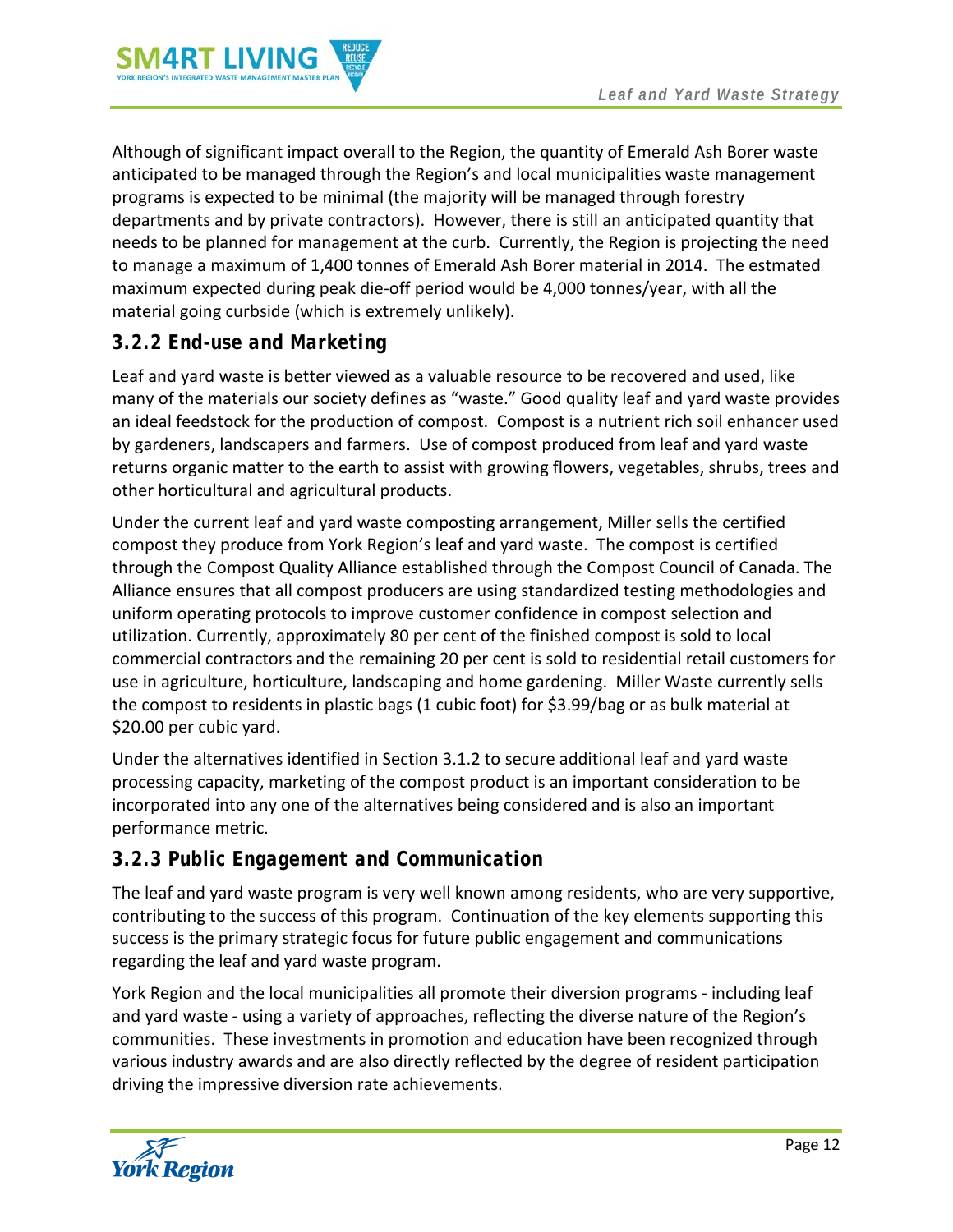

A key element contributing to the success of public engagement and communication is the collaboration between the Region and the local municipalities. Collaboration allows efficient and cost effective delivery of key messages that can be tailored to suit specific needs and characteristics of each community.

Public awareness regarding backyard composting is a gap identified in earlier workshops, requiring specific attention for public engagement and communications programs by Region and the local municipalities. It is important that the public recognize curbside collection of leaf and yard waste and backyard composting are complementary programs supporting diversion. As noted previously, establishing uniform pricing and distribution for backyard composters among the Region and all local municipalities would reinforce the benefits and support for backyard composting.

The leaf and yard waste program is one of the cornerstone diversion programs in York Region. Continued support for promotion and education is fundamental to the continued success of this successful program. Ongoing communication with the public that reinforcesthe benefits of leaf and yard waste composting and explains the ways residents can participate effectively in the program is paramount.

Innovative engagement and communication tools are emerging regularly and should be sought out, explored and where effective, adopted to achieve continuous improvement in promotion and education. A good example is the "Online Open House," which has been applied as one component of the SM4RT Living Plan. The success of the "Online Open House" provides a basis to make use of similar delivery mechanisms, based on concepts targeted at specific diversion initiatives, such as the leaf and yard waste program.

# <span id="page-15-0"></span>**3.3 Backyard and Onsite Composting**

Small-scale composting refers to managing food and yard waste on-site (either on the 'countertop' or in the backyard), typically within residential housing. The technologies in this category include backyard and 'countertop' composters that decompose food and yard waste into a compost product. Countertop composters are a relatively new category of composting technology that has emerged as a means to providing an on-site organics management solution for the space and time-constrained resident. The units are relatively small when compared to the space required for a kitchen container and backyard composter and require less time to manage. The technologies available for both backyard and countertop composting are discussed below.

# <span id="page-15-1"></span>*3.3.1 Backyard Composters*

A variety of products are available on the market for backyard composting. They typically employ a multi-stage process, where food and yard waste is blended to create an acceptable feedstock. Most technologies require four weeks for the initial phase of composting, followed

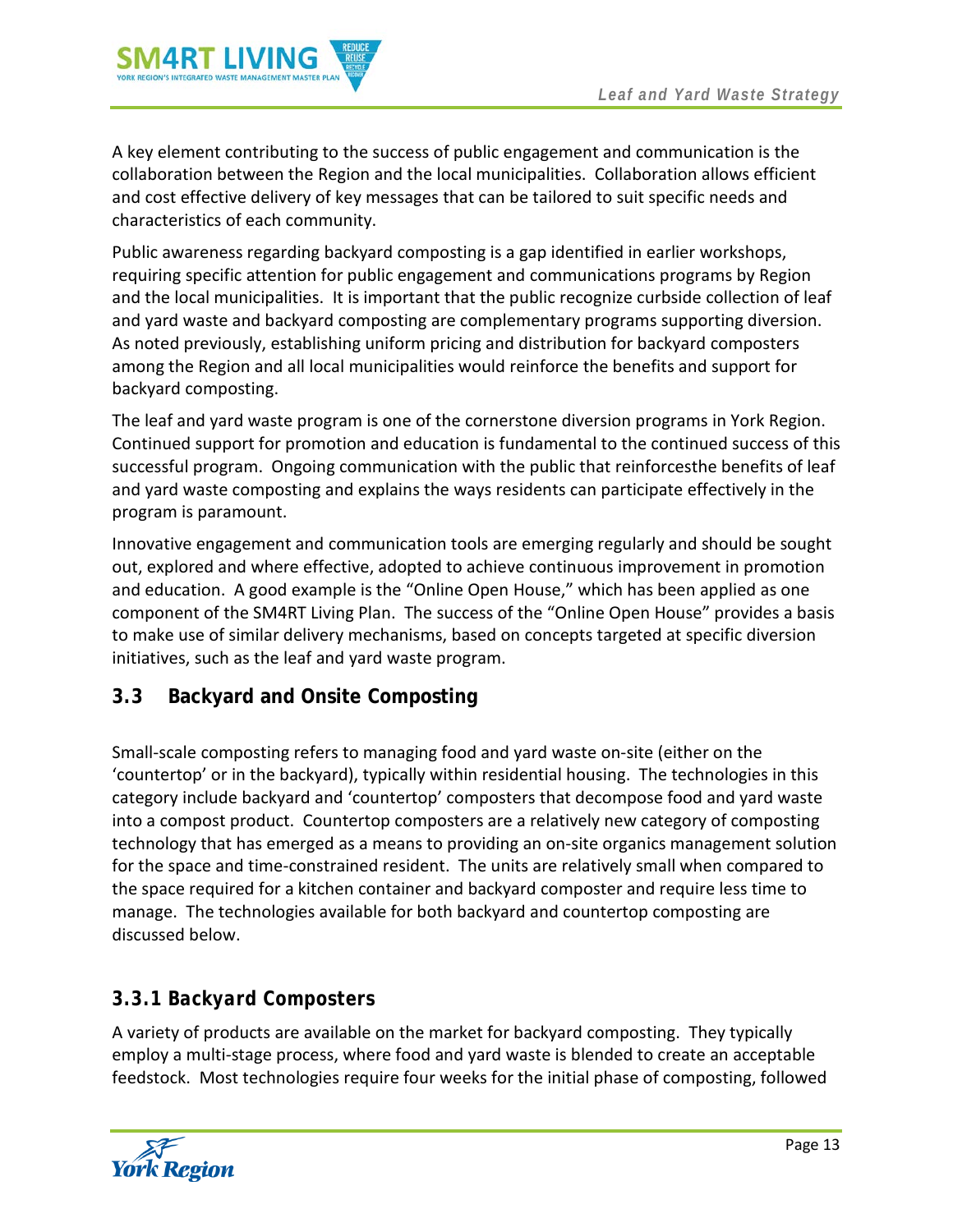

by a second four week phase for curing or maturing. The three-bin system discussed below allows for three stages, resulting in a 90-day composting period, with less management required during its operation.

#### **Three-Bin Wood & Wire**

The three-bin wood and wire system has been used for decades, and now pre-fabricated products are available off-the-shelf for consumers. The system requires layering of green and brown materials in the first bin, which is then rotated to the adjacent bin after a month. Manual agitation on a bi-weekly basis provides the necessary aeration to drive the process. The entire process takes roughly 90 days and is simple to build and manage, with no mechanical parts. The bins are typically lined with a wire mesh to prevent rodent entry into the system. A 530-litre (270 cm x 80 cm x 75 cm) system would have the capacity to manage roughly 3,000 kg of food and yard waste per year and can be purchased for \$900 to \$2,050.

#### **Drum- type composting**

The drum-type composters consists of two insulated chambers and must be rotated manually on a daily basis. If sourcing only food scraps as the feedstock, wood pellets must be added as a bulking agent. The first chamber is loaded over a four-week period then the system is sealed and the user begins to fill the second chamber. After a second four-week period, the material in the first chamber is ready for use. The hatch on the first chamber is released, and the end product can be unloaded into a container for use in a garden. The small-scale model (125-litre capacity) costs between \$299 and \$329 CAD<sup>[6](#page-9-3)</sup>.

#### **Vermicomposting**

Vermicomposing uses earthworms to breakdown organic matter. Acceptable wastes that serve as feedstock are fruit and vegetables, coffee grounds, tea bags, grains, eggshells, leaves, and chemical-free grass clippings. Multiple varieties of earthworms are available for vermicomposting, including redworms and brandling worms. The end product of a vermicompost is typically more nutrient-rich than traditional compost<sup>[7](#page-16-0)</sup>. Bedding materials for the worms can be made from scrap newspapers, straw, shredded leaves, sawdust or other composted product.

<span id="page-16-0"></span><sup>7</sup> Dickerson, G. W. (2001). Vermicomposting. *Cooperative Extension Service, College of Agriculture and Home Economics, New Mexico State University* , Guide H-164 1-4.



 $\overline{\phantom{a}}$ 

<sup>6</sup> <http://eartheasy.com/jora-jk125-compost-tumbler>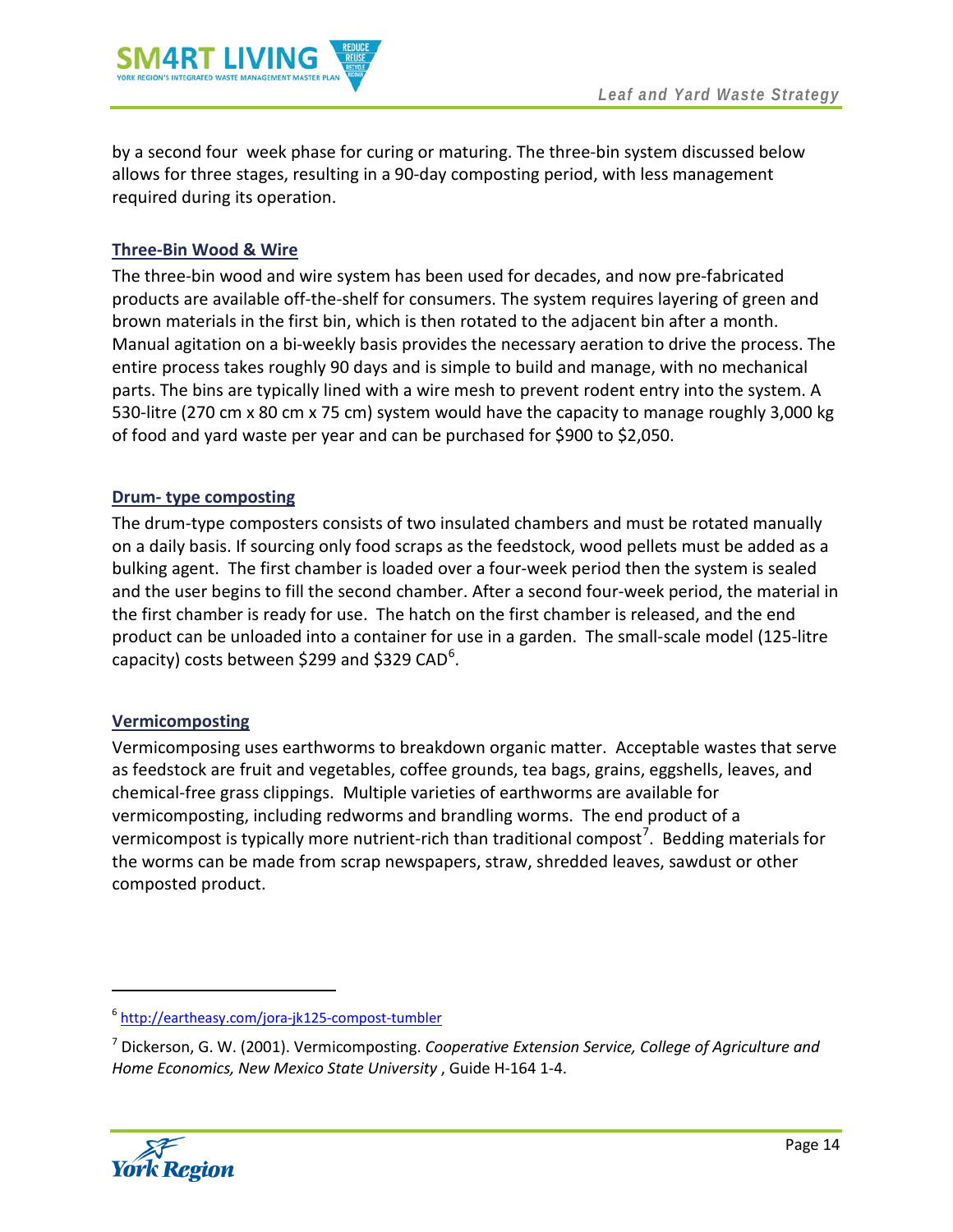

# <span id="page-17-0"></span>*3.3.2 Countertop Composters*

Countertop composters boast process times from less than 24 hours to up to two weeks. There are a variety of acceptable feedstocks, depending on the product. For example, some units cannot manage bones as they would not breakdown in the 24-hour period specified. Feedstock acceptance needs to be considered when considering technologies for a small-scale composting pilot program.

# <span id="page-17-1"></span>**3.4 Medium Scale In-vessel Composters**

Wet and dry medium scale in-vessel composters are suited to applications in the IC&I and multi-family residential sector. Dry in-vessel composters are typically batch processes, where the unit is fed a supply of material, set to run (up to 24 hours), heated to around 90° C, and slowly mixed for the duration of the cycle. The end product at the completion of the cycle is a dried food waste product that must then be hauled away and stabilized. Wet composters, on the other hand, operate at much lower temperatures (using less energy), require less residual management and the by-product of the unit is greywater that drains to the sewer. The wet composters are discussed here as they operate on a continuous feed principle and are relatively simple to operate.

A continuously fed in-vessel composter uses additional water to maintain equilibrium for microorganisms byencouraging rapid microbial growth and waste decomposition. The system uses porous "biochips" to function as an attached growth aerobic process. The system is hooked up to a sewer drain, allowing for more efficient transport (i.e., no collection and hauling) of process residuals (greywater and fine particulates). Food is generally broken down within 24 hours at an operating temperature ranging between 0° and 35° C, Anominal 27° C water demand and wastewater quality implications should be explored before this technology is recommended on a large scale in the Region. The units range in daily load capacity from 50 kg to 500 kg, and cost between \$16,000 (USD) to \$49,000 (USD).

Many commercially available medium scale composters have limitations on the feedstock that can be used. They are best suited to process food scraps, such as plate leftovers and vegetable peelings, rather all types of organic wastes. Bones (other than chicken or fish) are typically not digestible, nor are hard, fibrous produce by-products, such as avocado pits, pineapple tops, flower stems and leaves. If used in a multi-residential building, feedstocks must be monitored and users must be educated about acceptable materials in order to avoid problems.

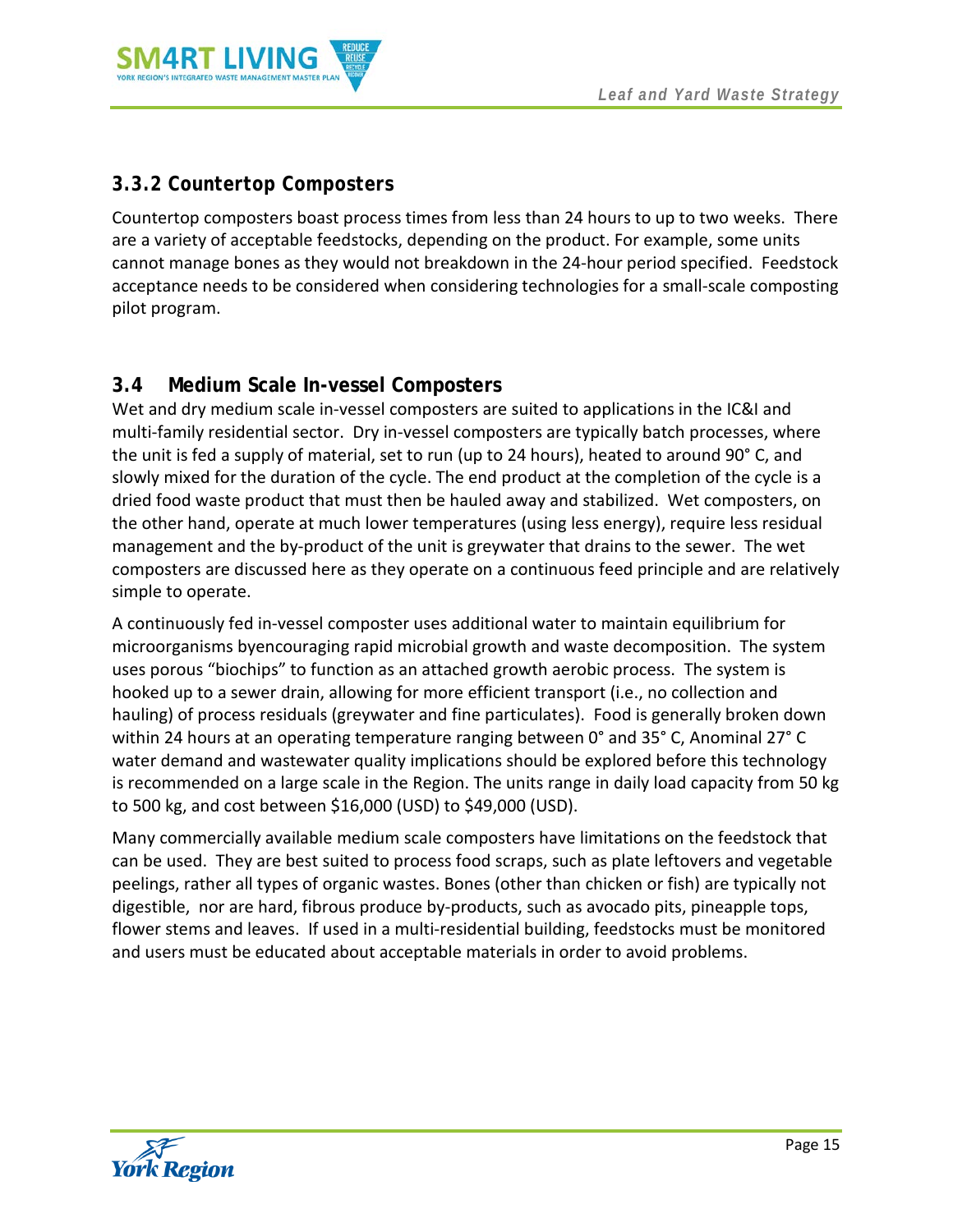

# <span id="page-18-0"></span>**3.5 Public Education: Backyard Composting Benefits**

The following provides an overview of outreach and engagement activities (specifically targeted to onsite compost users) that is being recommended to support the implementation of the leaf and yard waste strategy. It is important to note that these activities do not need to be completed simultaneously, nor do they need to be completed in sequence. As the implementation plan is developed and finalized, the preferred sequencing of these activities will be further defined.

#### *Establish booth at local fairs*

Every community has a local fall or spring fair, and an educational booth should be developed that can be easily taken to each local fair. The benefits of on-site (countertop or backyard) organics management can be communicated by York Region staff, trained volunteers or community partners. These efforts should be co-ordinated with environmental service groups and organizations within each community to engage a broader audience.

#### *Promotion at Local Farmer's Markets*

There are a variety of materials that can be developed for distribution at the local farmer's market, including use of the booth established for the local fair. Other educational materials can be displayed and distributed from community message boards.

#### *Establishment of an On-site Outreach Program*

North Shore Recycling and Disposal (NSRD) in North Vancouver, British Columbia has established a compost coaching program, where residents can book a 20 to 50 minute appointment with a compost coach to troubleshoot issues associated with their new or existing organics management system. The NSRD estimates a two to three year payback period for the implementation of their compost coaching program, as each kilogram of organic material diverted contributes to the cost savings associated with operating the entire system. The Region could explore partnerships within the community to provide residents with technical support for their composting efforts.

# **3.6 Residential Pilot Programs**

#### *Countertop Composting pilot*

The Region could explore the feasibility of a pilot project to test countertop composting technologies in York Region homes on a trial basis. The pilot could evaluate the diversion potential of different technologies, as well as gather user feedback about the units to decide if a larger scale program is warranted. This technology would suit residents living in apartments or homes with limited outdoor space.

#### *Medium-scale Composting Pilot*

The in-vessel composters discussed in this strategy would be suited to a multi-residential or IC&I setting. A pilot project with a community partner is recommended to assess the technology. This pilot is discussed in more detail in the Multi-Residential Strategy and the IC&I Strategy. Please see those documents for further information.

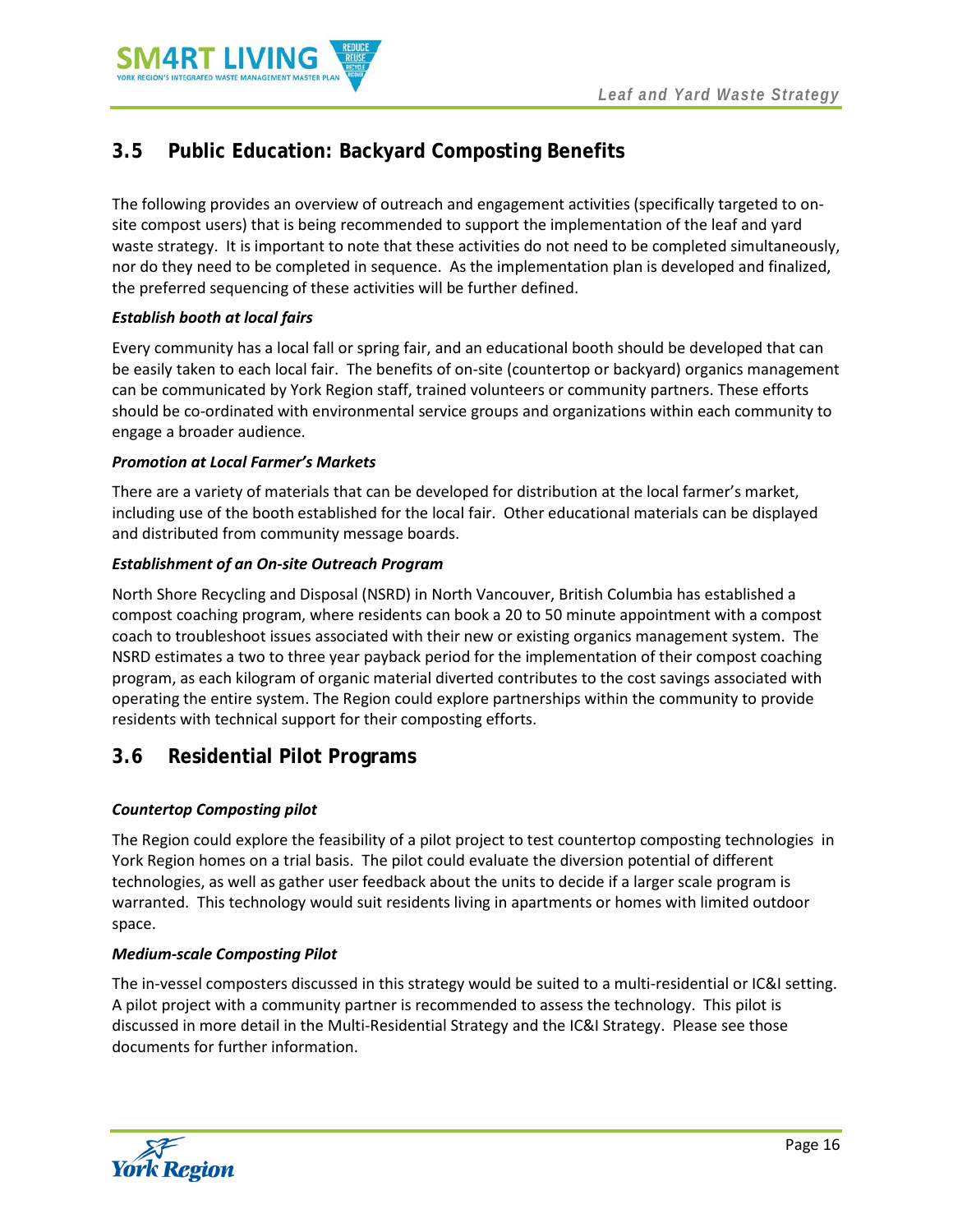

# **3.7 Community Shared Composting Pilot**

In addition to development of on-site organics programs for individual homes, community partnerships could be established to develop additional medium-scale on-site organics projects in the Region.

#### *Community Gardens*

Community gardens present an opportunity to educate an already engaged audience about the benefits of composting. The Region could work with established community partners such as the York Region school boards and the York Region Food Network to identify pilot opportunities to develop or enhance composting practices at community or school gardens and monitor diversion potential from these activities. The Region could add value to existing projects by providing technical support, showcasing and sharing successes and lessons learned to help new projects get started.

#### *Neighborhood Scale Associations*

Neighborhood Associations or community partners with a demonstrated interest in low-impact living should be contacted regarding their desire to develop organics processing capacity in their neighborhood. The association could provide the site or sites for establishing the organics processing capacity, and work with the Region to identify an appropriate technology and work through regulatory challenges. The Region can provide support to neighbourhood or tenants' associations as appropriate to support such initiatives.

### **3.8 Partner with Private Developer to Establish On-site Organics Management**

The above strategies for single family and multi-family composting can be deployed at new developments as well. It is recommended that the Region engage interested "green" developers about designing on-site organics management into their residential developments. Giving consideration to onsite organics management at the project planning phase provides greater opportunity for success, as the functions of the system are not deployed in an ad-hoc manner or as a retrofit. All of the concepts presented above can be more efficient if incorporated in the project design. The "countertop" composters can be built in to the kitchen in the same fashion as other common appliances, as well as incorporating food waste containers into a purpose-built space (rather than simply sitting on the counter). Backyard composters can be located in centralized landscaped areas where residents transport their materials and the landscaper or community gardener oversees the successful operation of the program. For high-density, low landscape-area developments, the medium-scale composters can be considered requisite design elements and be incorporated into common space, most likely the parking garage or other utility space. Collection chutes can be considered for ease in distribution of the material to the system.

# **3.9 Outreach and Engagement**

As the curbside organics collection programs have been deployed, municipalities across North America have seen an increase in the quantity of organics collected at curbside. As capacity to process this material stream is limited, an outreach program that promotes the benefits of on-site management should be developed. The Region can work with local organizations (Compost Council of Canada, Landscape Ontario, Organic Landscape Alliance, or the Ontario Fruit and Vegetable Grower's Association) to promote the benefits that backyard composting can provide to gardens. Reduced inputs to the global carbon cycle should be promoted as transportation demands (i.e., collection) are reduced

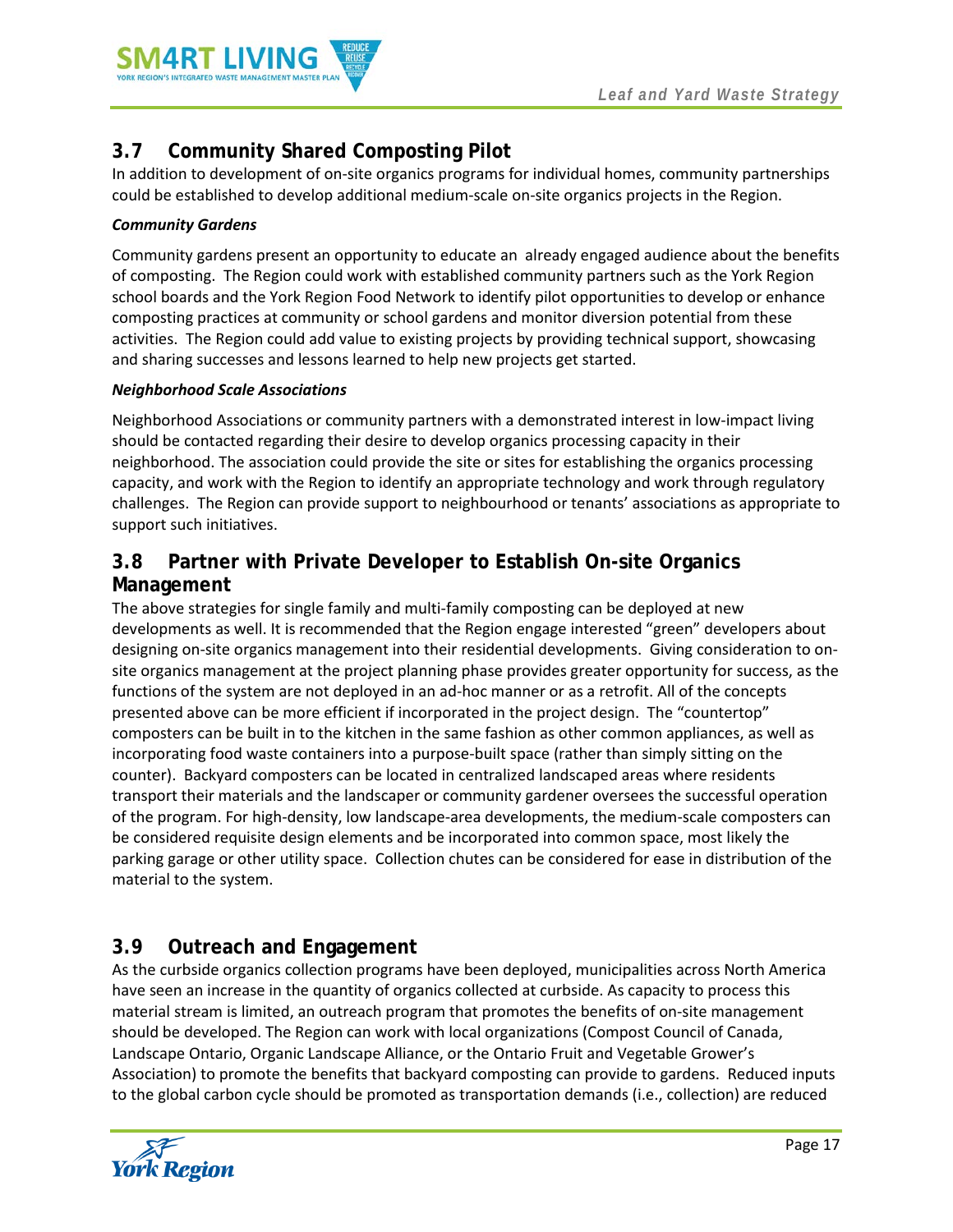

as a result of managing organics on-site. Research conducted through focus groups will help to better understand barriers and messaging that resonates with residents.

# <span id="page-20-0"></span>**4.0 Implementation**

### <span id="page-20-1"></span>**4.1 Partnerships**

The following table lists partnership opportunities that would assist in implementation of the leaf and yard waste strategy.

<span id="page-20-3"></span>

| <b>Implementation Role</b>                                  | <b>Primary Partnerships</b>                                                                                                                                                                                |
|-------------------------------------------------------------|------------------------------------------------------------------------------------------------------------------------------------------------------------------------------------------------------------|
| Overall program development and<br>delivery                 | York Region & local municipalities                                                                                                                                                                         |
| <b>Material collection</b>                                  | York Region & local municipalities (including collection<br>contractors)                                                                                                                                   |
| <b>Material processing</b>                                  | York Region, input from local municipalities regarding<br>any program impacts and siting matters, nearby<br>municipalities & private sector service providers and<br>regulatory agencies                   |
| <b>Public engagement and community</b><br>composting pilots | York Region & local municipalities, media, schools,<br>environmental/conservation themed organizations and<br>event organizers, gardening/horticultural/agricultural<br>organizations and local businesses |

#### <span id="page-20-2"></span>**4.2 Resources and Timelines**

The following provides on outline of the resources (staff and financial) required, as well as a preliminary timeline for implementation, performance targets and monitoring.

#### **Roles and Responsibilities**

The proposed arrangement forcompleting of this strategy is as follows:

| <b>York Region:</b>          | Processing lead               |
|------------------------------|-------------------------------|
| <b>Local Municipalities:</b> | <b>Collections lead</b>       |
| <b>Community Partner:</b>    | Participate/partner in pilots |

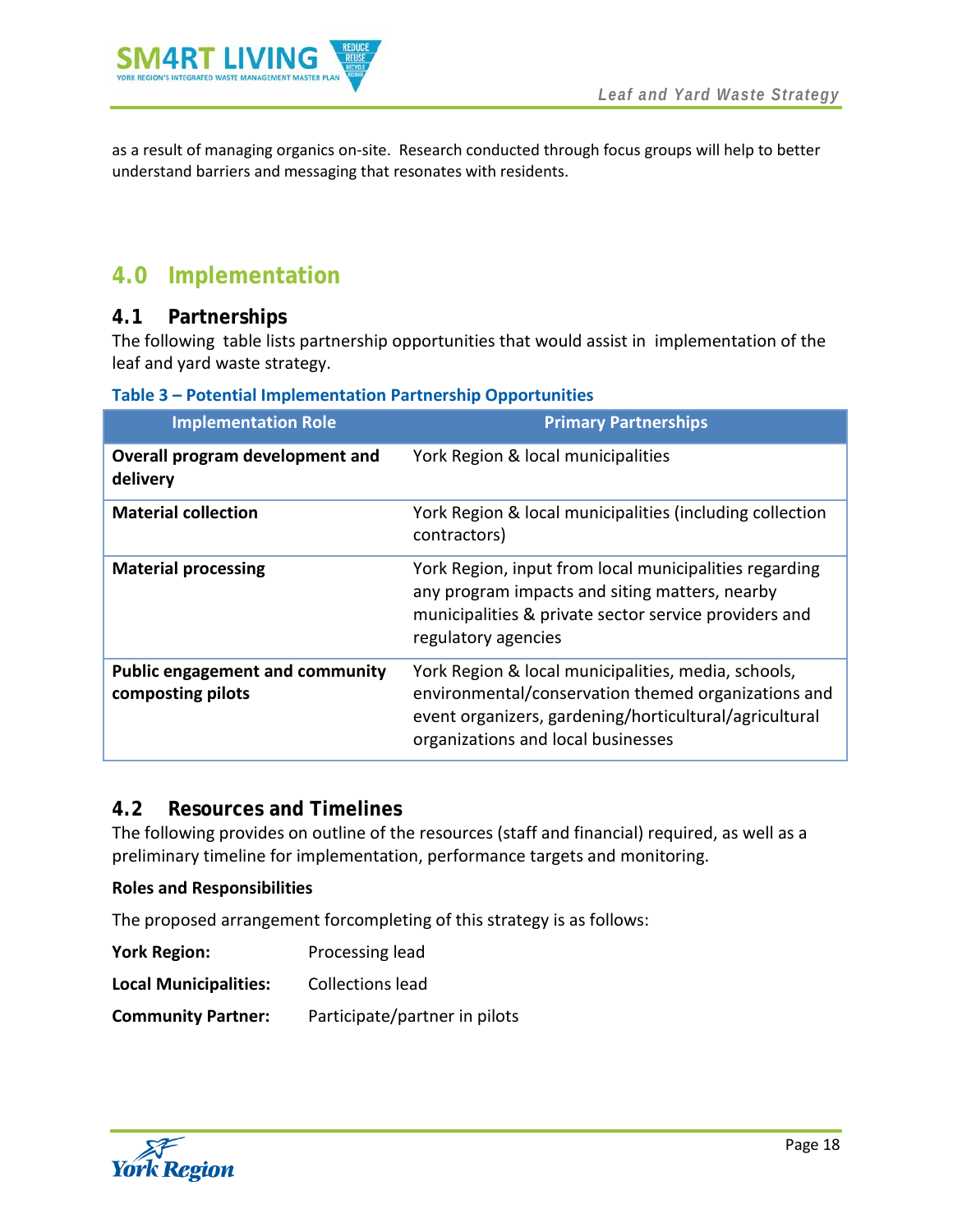

#### **Resources**

As a well established program, the resources required for the current leaf and yard waste program are already allocated within the Region and local municipal staff complements and budgets.

As a minimum baseline, staffing resources and budgets allocated to the leaf and yard waste program should keep pace with future growth projections to maintain the diversion success of this important program. Should significant program changes be contemplated, such as the potential for incorporating IC&I source leaf and yard waste, such changes should include corresponding adjustments to staffing and budgets.

#### **Targets**

Typically, all leaf and yard wastes created by residents' gardening and landscaping activities are captured, except for the component of those materials which are put into backyard composters. Therefore, targets for residential leaf and yard waste collection are expected to correspond with the quantity projections presented herein. It has been assumed in the strategy that the proportion of leaf and yard waste generated when compared to population growth will not significantly change over time. Given housing density will increase over time which could result in a slight per capita decrease in leaf and yard waste generation, their will still be considerable growth related to single family developments. However, it is estimated that with a five per cent reduction target, York Region will only need to manage 52,114 tonnes of leaf and yard waste in 2031 resulting in more than \$200,000 in cost savings that year.

Successful implementation of the expanded composting program and pilots will provide better data on the diversion potential from emerging on-site organics management technologies. By exploring both small and medium scale technologies, estimates of diversion will be able to be derived from these demonstration projects. Regardless of technology performance, the data obtained by weighing organic waste prior to deposition into a unit in the pilot programs will serve the purpose of better estimatingdiversion that is achievable from these technologies. Program recommendations following pilots and data analysis will determine emphasis placed on emerging composting technologies into the future.

#### **Performance Measurement**

The primary metric to measure performance of this particular strategy is the Region successfully securing sufficient future leaf and yard waste processing capacity:

The overall leaf and yard waste management component of the system should also be measured by:

- Tonnes managed
- Tonnes diverted